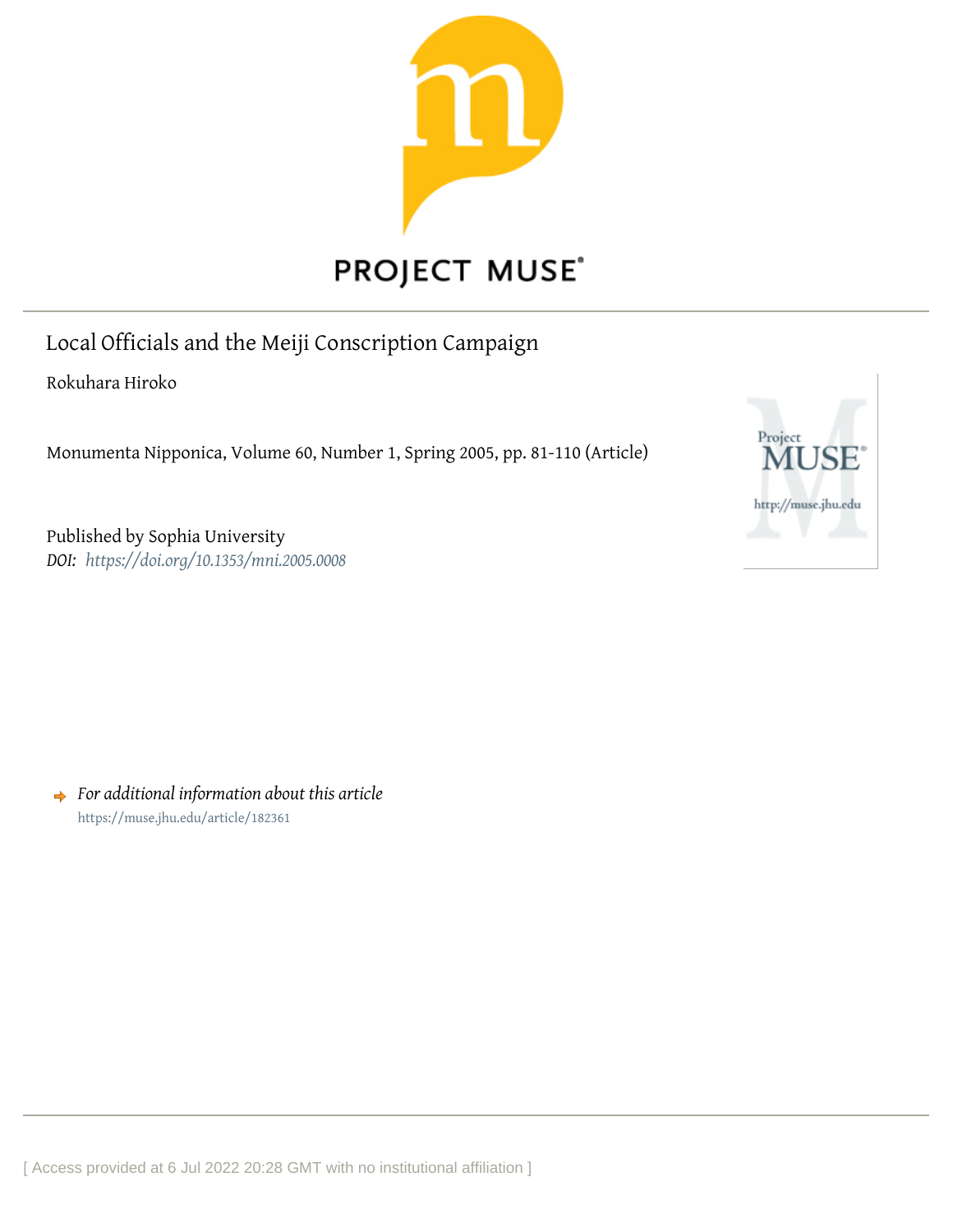

## Local Officials and the Meiji Conscription Campaign

ROKUHARA HIROKO

THE creation of an effective military system was an imperative for the new<br>Meiji government. Fearing threats from both the Western powers and dis-<br>contented elements at home, the Meiji leaders set out to establish a strong Meiji government. Fearing threats from both the Western powers and discontented elements at home, the Meiji leaders set out to establish a strong military force under the direct control of the central government. As with other aspects of state-building, they took as a model the military systems of continental Europe, particularly France and Prussia, both of which depended on commoner soldiers for most of their armed force. On 1872.11.28, the government issued a proclamation in the name of the emperor declaring that military service was a national duty (Chôhei no Mikotonori 徴兵の詔). The proclamation was followed shortly thereafter, in January 1873, by promulgation of the Conscription Act (Chôheirei 徴兵令), which designated all men between the ages of seventeen and forty as theoretically liable for military service and specified the grounds under which a certain number of them were to be called up for active duty. These measures evoked hostile responses throughout the country, including armed uprisings and widespread draft evasion.<sup>1</sup> Yet, ultimately the conscription system survived these challenges and took firm root in Japanese society. Modified in various regards over the course of the following decades, it remained a central feature of the life of the nation until its abolition in 1945 as a consequence of defeat in World War II.

How was the initial resistance to conscription overcome and the system institutionalized? Most research up to now has emphasized the legal measures taken by the central government to tighten the loopholes in the system that in the early years facilitated evasion.2 Relatively little attention has been given to the potential

THE AUTHOR is an independent researcher living in Osaka. This article is based in part on her M.A. thesis in the Graduate Program in Comparative Culture, Sophia University. She would like to thank the anonymous referees for their helpful comments and also to express her gratitude for the

<sup>1</sup> On the history of draft evasion, see Kikuchi 1994.<br><sup>2</sup> Matsushita Yoshio 松下芳男 and Fujita Tsuguo 藤田嗣雄 explain in detail the background of the early Meiji establishment of conscription. See Matsushita 1981; Fujita 1967. Other studies include Norman 1978; Ôe 1981; Ôhama 1978. For a recent, comprehensive study of the institutional history of the conscription system, see Katô 1996.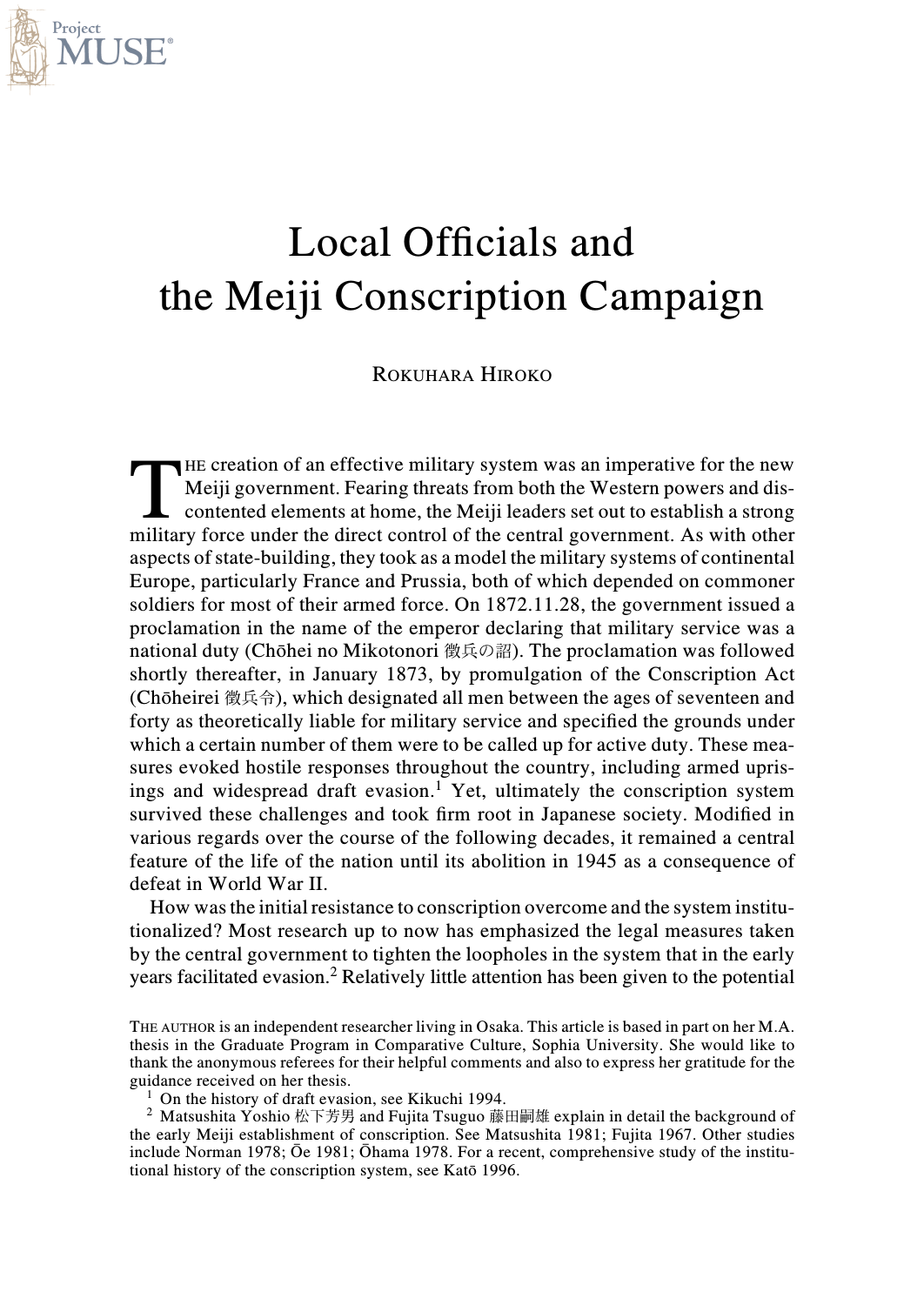contribution of other groups and approaches. A notable exception is the work of Endô Yoshinobu 遠藤芳信, who has pointed out that from the early 1880s officials at the prefectural and local level engaged in various efforts to encourage the populace to accept conscription. In 1881, Endô notes, the Army Ministry proposed that a military affairs section (heijika 兵事課) be created within prefectural governments as a means of remedying the mismanagement of conscription by local officials. Along with such government offices, the prefectures also established advisory military affairs boards (heijikai 兵事会) that included officials from the country and lower levels as well as members of the prefectural military affairs sections. These military affairs boards promoted compliance with conscription by sponsoring local associations to reward conscripts for their services (chohei irō kai 徵兵慰労会, chōhei irō gikai 徵兵慰労義会).<sup>3</sup> Building on Endō's study, Arakawa Shôji 荒川章二 has explored the activities initiated by the military affairs board in Shizuoka prefecture, showing how the efforts of the board to support conscripts and their families ultimately contributed to the government's aim to mobilize soldiers for the Sino-Japanese War of 1894–1895.<sup>4</sup>

In their examination of the activities of local military affairs boards, both Endô and Arakawa have focused on the boards' role as obedient agents of the central government. Undoubtedly the figures who participated in these boards served the interests of the central government in various ways. Yet at the same time, their efforts to promote conscription reflected the complexity of their own position. Particularly the lowest echelon of officials, the kochō  $\overline{P}$   $\overline{\mathbb{E}}$  (register chiefs) and the later town and village mayors (chocho 町長, soncho 村長),<sup>5</sup> who came to take an active part in military affairs boards and support associations for conscripts, were caught between the demands of the government hierarchy above them and the interests of the people of the jurisdictions where they, too, resided. Created in 1871 as the bottom-level unit of administration, with supervisory authority usually over several traditional villages, *kochō* were in charge of household registers and related matters. One of the matters that fell under their jurisdiction was management of the initial stages of the conscription process. Responsible for seeing that the young men under their supervision responded as expected to the requirement to register as potential conscripts, the  $koch\bar{o}$  had to confront the opposition of the local population and compel people to cooperate

<sup>3</sup> Endō 1976. Such organizations were sometimes also termed "associations to encourage mar-<br>tial spirit" (shōbu kai 尚武会, shōbu gikai 尚武義会).

 $4$  Arakawa 1992; Arakawa 2001, pp. 21–68.

<sup>5</sup> The system of local administration was repeatedly revised between 1871 and 1889, when the so-called self-government system ( jichisei 自治制) was established. There also was substantial local variation in how the new system of local administration was implemented. In principle the position of kochô was abolished in 1889 with the inauguration of the self-government system and the creation of the posts of town and village mayors. Even after 1889, however, some of the official and quasi-official sources used in this study continued to refer to local officials by the old terms. Below I will follow the usage of the sources cited. For information about the system of local administration, see Kikegawa 1955; Haraguchi 1972 and 1974; Ôshima 1977 and 1994; Yamanaka 1975, 1994, and 1999. For examples of variation in its implementation, see Haraguchi 1972; Waters 1983; Baxter 1994.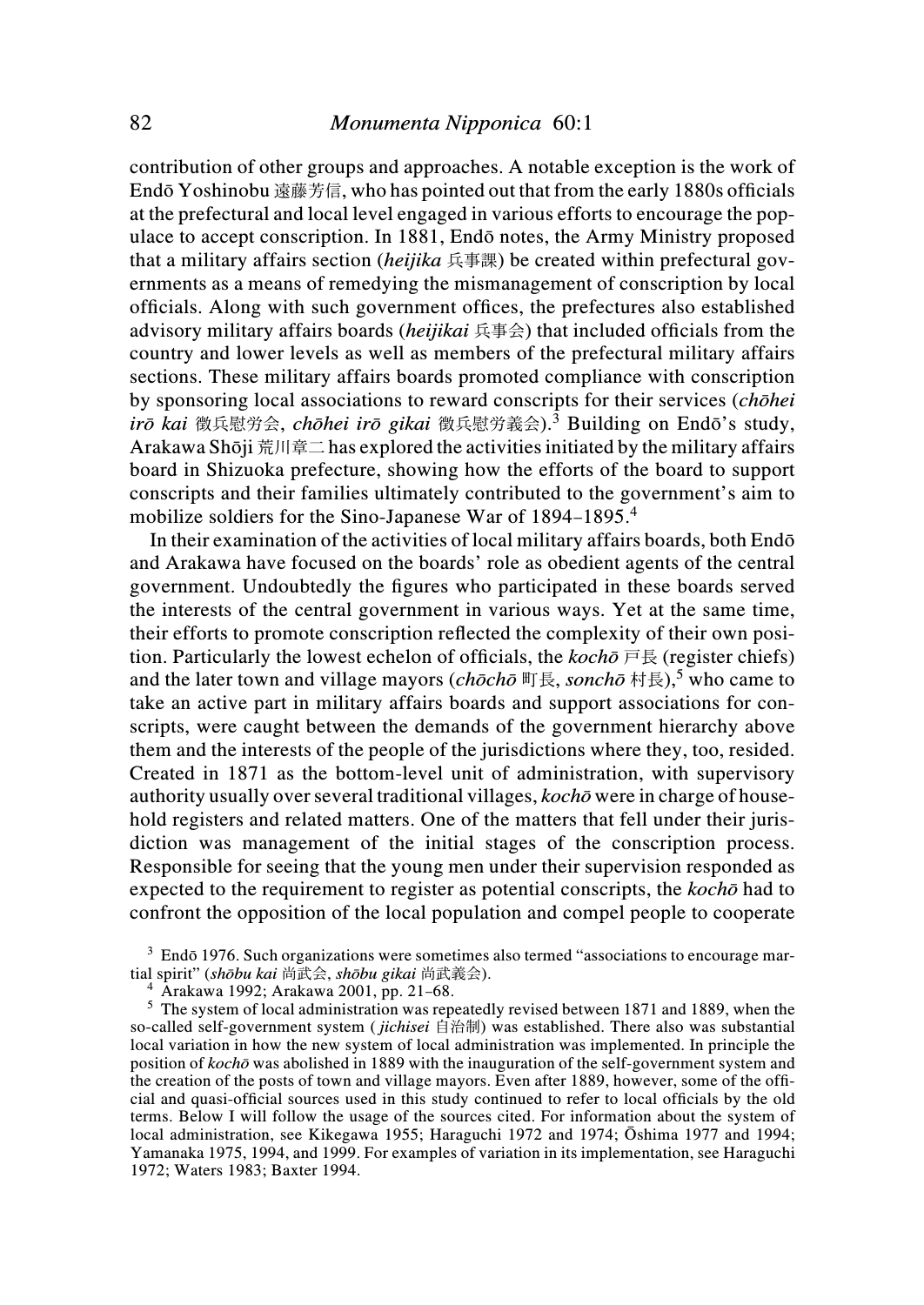with a process that imposed hardships and brought virtually no benefits. Whether these local officials sympathized with the plight of the people of their jurisdiction or simply were concerned to preserve their position of prestige and authority, they of necessity had to find ways of making conscription seem more palatable. Keeping in mind this circumstance, below I will take a closer look at the background and nature of the local campaigns to promote conscription carried out between the 1870s and the early 1890s.

## The New Military System

While the Meiji leaders were agreed that Japan needed a modern well-equipped army, they were divided into two groups about the proper manpower resources for it. One group held that service in the army should be reserved for members of the former samurai class, both because of their traditional expertise in military matters and as a means of providing the former samurai with financial support.6 Among those who held to this position was Major-General Kirino Toshiaki 桐野利秋, who some years later, in 1877, would command the Satsuma forces in their rebellion against the government. Others, however, led by Ômura Masujirô 大村益次郎 and Yamagata Aritomo 山県有朋, argued that soldiers should be inducted from the entire population.<sup>7</sup> As undersecretary of military affairs ( $hv\bar{o}bu$ ) taifu 兵部大輔),  $8 \overline{\text{O}}$ mura conceived plans for a mass army, and Yamagata saw through those plans following Ômura's assassination by discontented samurai in 1869. Yamagata knew that a professional army made up of former samurai would be far more costly than a force composed largely of commoner conscripts. From his experience at the time of the Restoration with, on the one hand, the kiheitai 奇兵隊, the mixed militia of warriors and commoners created in Chōshū,  $9$ and, on the other, the makeshift imperial army composed of warriors from different domains, Yamagata recognized other advantages of a commoner force as well. Commoners were easier to train as the members of a modern national mass army than were samurai, who tended to have a strong sense of domain rivalry and to be inflexible about learning new styles of military technique. In 1872, Yamagata submitted a proposal recommending adoption of a system of conscription and setting forth in detail plans for a new mass army, from the size of the projected force to the procedures for organizing and maintaining it.<sup>10</sup> Accepting his proposal, the government embarked on the creation of a conscript army as set forth in the Conscription Act of 10 January 1873.

<sup>10</sup> For Yamagata's proposal, see his "Shuitsu ni fuhei o ronzu" 主一に賦兵を論ず, in Guntai,

<sup>&</sup>lt;sup>6</sup> For the views of the anticonscription group, see Matsushita 1981, pp. 176–82, 191–92; Vlastos 1995, p. 221.

<sup>&</sup>lt;sup>7</sup> For the views of those favoring conscription, see Matsushita 1981, pp. 95–99; Yui 1989, pp. 440–41; Vlastos 1995, p. 222.

<sup>&</sup>lt;sup>8</sup> Established in 1869, the Department of Military Affairs (Hyōbushō 兵部省) was divided into the Army Ministry and the Navy Ministry in 1872.

<sup>&</sup>lt;sup>9</sup> Takasugi Shinsaku 高杉晋作 created the *kiheitai* in 1863, when Chōshū's attacks on foreign vessels in the straits of Shimonoseki led to conflict with Britain, France, Holland, and the United States. The term *kihei* was adopted in distinction to *seihei*  $E$ , the regular force of the domain.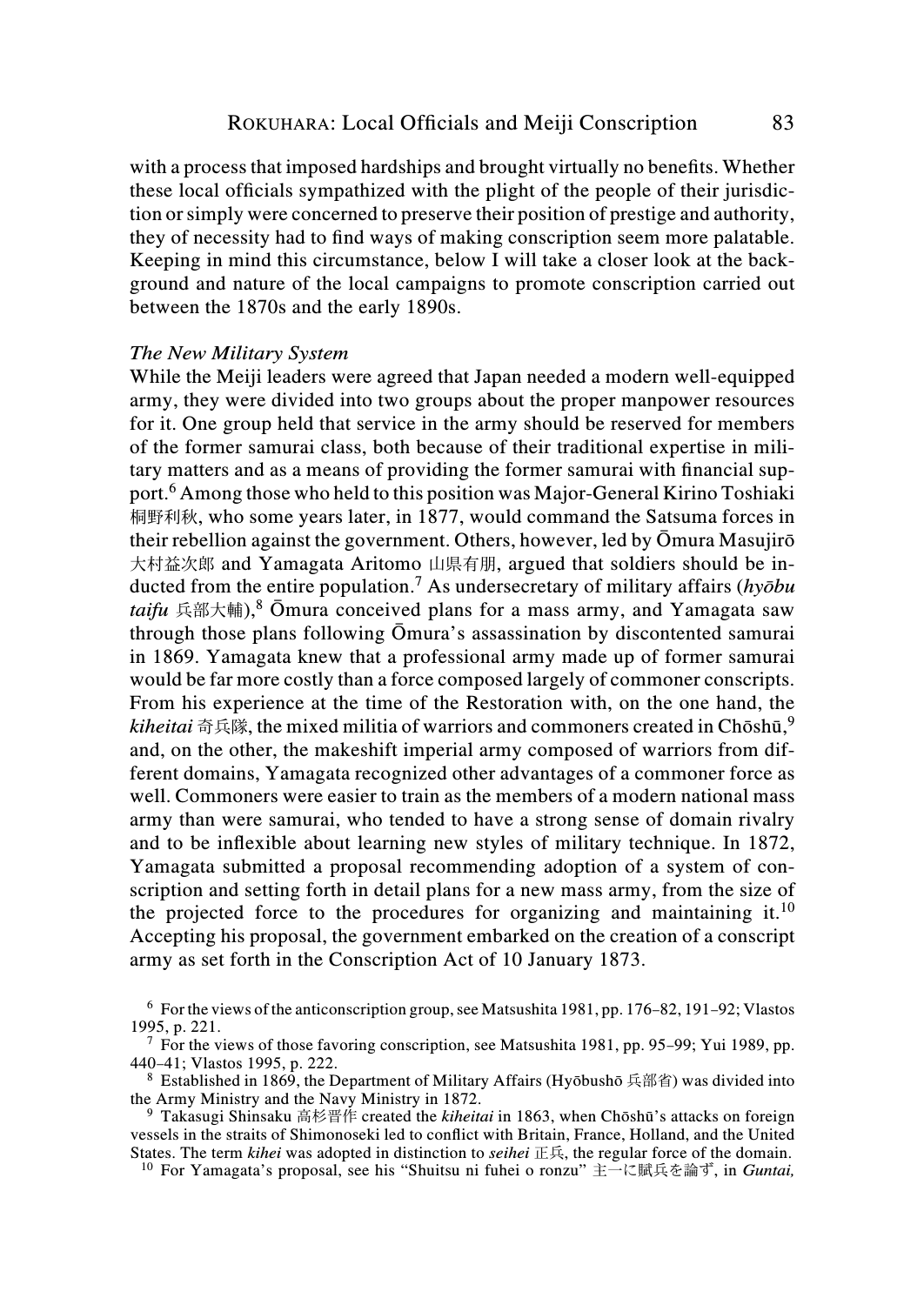Under the new military system established through the Conscription Act, all Japanese males between the ages of seventeen and forty were held to compose a potential national army (*kokumingun* 国民軍) ready to be called upon in case of need. The standing army (*iōbigun* 常備軍) was to be drawn from a smaller sector of this group: males between the ages of twenty and twenty-three who had been screened through a draft examination and then chosen by lot. The recruits served on active duty for three years, during which time they received a daily wage (3.3 sen as starting pay),<sup>11</sup> three meals a day, and uniforms. After finishing their three years of active duty, they were to serve a further four years in the reserves.<sup>12</sup> Between 1874 and 1893, the mean ratio of the number of men actually conscripted to the eligible population was approximately 5 percent, the lowest ratio being 2.4 percent in 1875 and the highest 7.9 percent in 1883.<sup>13</sup>

The proclamation by the Council of State (Dajôkan 太政官) declaring military service a national duty (Chôhei Kokuyu 徴兵告諭), issued on the same day as the emperor's edict on conscription, had emphasized that the principle of service in a national conscript army had been adopted in antiquity. Were it not for its abolition by subsequent regimes of warriors, "the idle and arrogant," it would have continued as the most appropriate form for fulfilling the duty of national defense.<sup>14</sup> Conscription was thus presented as the symbol of a state where all people, not just a privileged class, were allowed and expected to participate in national affairs. But while the government tried in this way to convince the populace that they would benefit from the privilege of sharing, as one writer put it, "the joys and sorrows of the state" (kokka no kyūseki 国家の休戚),<sup>15</sup> many reacted otherwise to the implementation of conscription.

Two months after the proclamation of the Conscription Act, the residents of Kônouchi 神内, a village in present-day Mie prefecture, took up bamboo spears and persuaded the people of neighboring villages to join them in protesting the new measure. In this case the *koch*<sup> $\bar{\theta}$ </sup> succeeded in calming the angry mob and

heishi, pp. 49–53. Kirino vehemently criticized Yamagata's proposal, saying "[he] is gathering peasants to form a useless band. What benefit will come from this?" (Matsushita 1981, p. 178). Kirino's antipathy to the idea of a mass conscript army led him to resign his post and ultimately to take up arms against the government in 1877. See Matsushita 1981, pp. 178–79; Ôe 1981, p. 55.

<sup>&</sup>lt;sup>11</sup> The daily wage of a conscript started from 3.3 sen, increased to 4.2 sen when he became a private, and then was increased to 5 sen if he was promoted to private first class. A private thus made 1.278 yen a month. By comparison, the monthly salary of a second lieutenant (shōi  $\psi$ 尉), the lowest rank of officer, was 22 yen. On the wage scale of the army, see *Horei zensho* for 1873 (vol. 6:2, pp. 1040–44), 1876 (vol. 9:2, pp. 875–78); and 1880 (vol. 13:2, pp. 1336–39). The monthly salary of a Tokyo policeman was 4 yen in 1874 and 5 yen in 1881. Nedanshi nenpyō, p. 91.

<sup>&</sup>lt;sup>12</sup> In 1883 the period of service in the reserves was extended to nine years.<br><sup>13</sup> This calculation is based on the table in Katō 1996, p. 20.<br><sup>14</sup> For Chōhei Kokuyu, see *Guntai, heishi*, vol. 4, pp. 67–69.

<sup>&</sup>lt;sup>15</sup> The phrase was used by a certain Kodomo Jirō 小供二郎 in an article contributed to *Naigai* heiji shinbun 内外兵事新聞 (1878.4.14). See Matsushita 1981, pp. 232-35.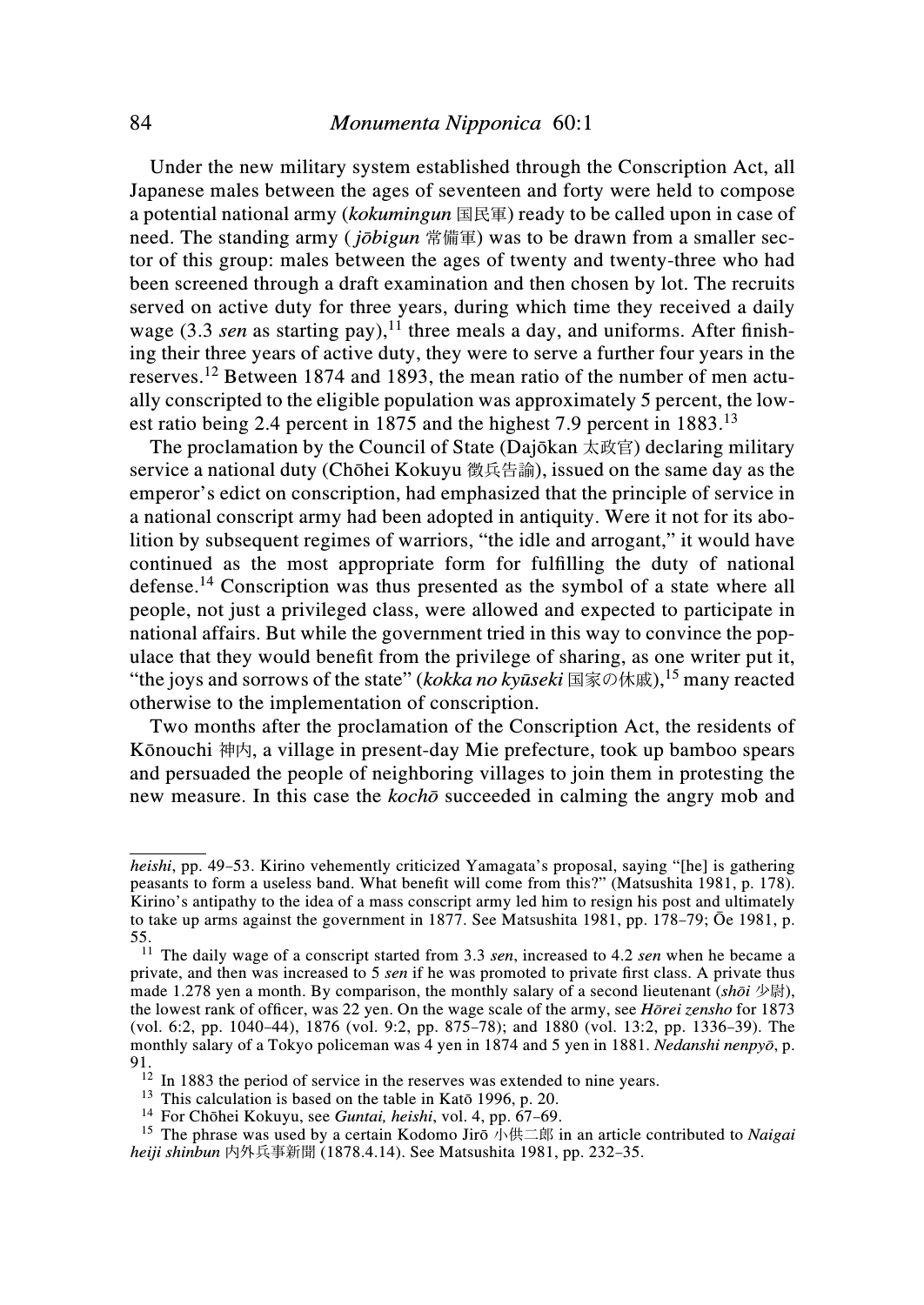averting a riot,  $^{16}$  but things did not go so smoothly in the Okayama area. There, the reference in the Chōhei Kokuyu to conscription as a "blood tax" (ketsuzei  $\ln$ ) 税) led to the spread of a rumor that a recruiter dressed in white was coming to draw the blood of men of conscription age. Agitated by the rumor, the villagers of Teieiji 貞永寺 in Mimasaka 美作 demanded that the kochô hand over the recruiter, who, they believed, had taken shelter in the kocho's house. Unconvinced by the  $koch\bar{o}$ 's reassurances, the discontented villagers beat him up and marched to an adjacent village where they attacked the school and members of the ex-outcast community. Other villages in Mimasaka were soon caught up in the unrest. Unable to quell the violence with a local force of three hundred ex-samurai, the prefectural officials requested assistance from the Osaka garrison, which finally succeeded in subduing the mob. Almost twenty thousand people were charged with involvement in the riot, with the death penalty handed  $\frac{1}{2}$  down to fifteen and sixty-four given prison sentences.<sup>17</sup> Eleven other prefectures in western Japan also experienced anticonscription protests in which villagers armed with bamboo spears and rifles attacked kochô and other government officials and buildings that they associated with the new arbitrary rulers.

The government and leading newspapers criticized these violent responses to the conscription system as the foolish behavior of the ignorant.<sup>18</sup> In their view such behavior was due to backwardness and should be remedied by educating people about the nature of conscription. But while the government was able to repress the anticonscription riots of 1873–1874 without much difficulty, other forms of resistance to the new system proved much harder to deal with. Some youths sought to evade the draft by running away or by claiming that the age recorded for them on the household register was erroneous. Many young men and their parents, however, simply tried to take advantage of the various opportunities to win exemption from the draft that were incorporated in the system itself.

The Conscription Act of 1873 allowed exemptions from military service to those who were ill, disabled, or below five *shaku* one *sun* in height (about 154.5) cm), to the head and potential head of a household, to those who had a brother already serving in the army, and to those convicted of a crime. The government further exempted officials, students enrolled in higher-level public schools,

<sup>&</sup>lt;sup>16</sup> The governor and the vice-governor of the prefecture believed that the uprising would have spread had the *kochō* not dealt with it properly and asked the Meiji government to permit them to honor him. The kochō received a reward of 2.5 yen for his "diligence and strenuous efforts" in preventing a possible disaster. On the Kōnouchi uprising, see Meiji shonen nōmin sōjōroku, pp. 276–77.

<sup>&</sup>lt;sup>17</sup> On the Mimasaka uprising, see Meiji shonen nōmin sōjōroku, pp. 339-70; Meiji nyūsu jiten, vol. 1, pp. 648–52.

 $18$  See Meiji nyūsu jiten, vol. 1, pp. 477-78; 601-605; Shizuoka-ken shi, pp. 734-35. Leading papers, such as *Tōkyō nichinichi shinbun* 東京日日新聞, *Akebono あ*けほの (the predecessor of Tôkyô akebono shinbun 東京曙新聞), Yûbin hôchi shinbun 郵便報知新聞, and Shizuoka shinbun 静岡新聞, all took a progovernment position, describing the anticonscription riots as the work of an "ignorant mob," a "stubborn mob," "fools who cannot be cured by any medicine," or "criminals against heaven and earth."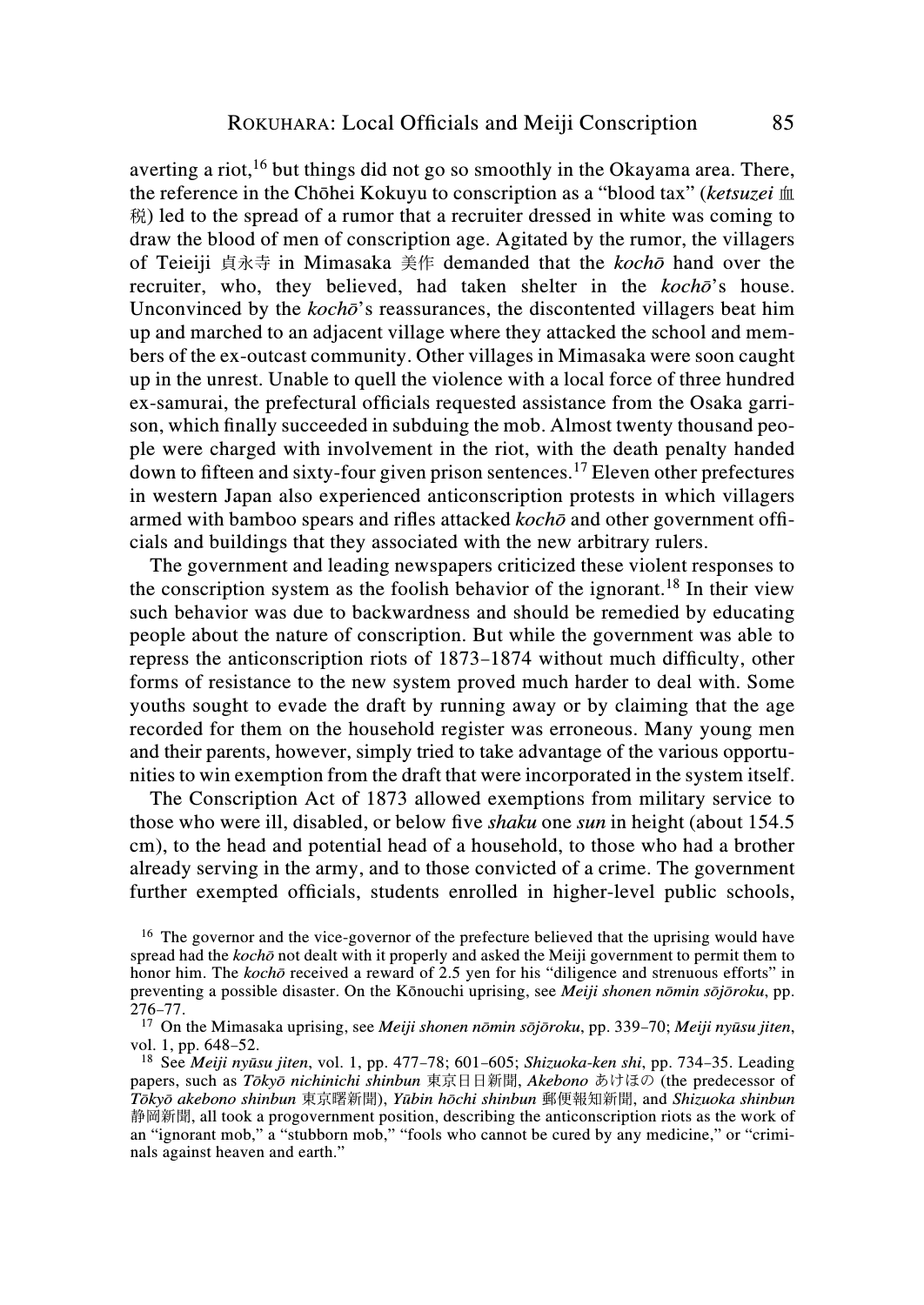medical schools, or military schools, and those studying abroad. One could also legally avoid the draft by paying the sizable sum of 270 yen for a substitute. While sending one's son to study abroad or paying 270 yen for a substitute was an option open only to the rich, others sought to escape conscription by acquiring the status of the head or potential head of a household through adoption by another family, taking over a house that had become extinct, or setting up a branch family. As a result of such provisions and strategies, large numbers of those technically eligible for the draft won exemption from military service. In 1876 the percentage of those exempted was 82 percent, and over the next several years it further increased to 82.9 percent in 1877, 88.8 percent in 1878, and 89.3 percent in 1879.19

The government took the situation seriously. In December 1876, Yamagata, now serving as army minister (rikugunkyō 陸軍卿), asked to have orders sent down to the prefectures to investigate more strictly requests for exemption and to instruct "thoroughly" the populace under their jurisdiction not to try to avoid military service.<sup>20</sup> In response, Iwakura Tomomi 岩倉具視, the minister of the right (udaijin 右大臣), issued orders to this effect to all prefectural offices in February 1877.<sup>21</sup> Through successive revisions of the Conscription Act the government also sought to restrict the legal opportunities for evasion. In 1878, men of twenty years and younger were prohibited from establishing a branch family. The next year the government declared that an heir would be exempted only when the head of his family was fifty years or older. In 1883 the government stipulated that the household head had to be at least sixty years old. Penalties for evasion were also strengthened. In 1879, a new clause to the Conscription Act put people on notice that those who failed to register for the draft at the required age would be moved to the head of the list of those liable for induction. A further measure in 1883 specified that draft dodgers would be subject to imprisonment for up to one year and a fine of three to thirty yen.<sup>22</sup> Eventually, in 1889. illness and disability were made the sole criteria for exemption.<sup>23</sup>

The problems with the system also drew attention from various nongovernmental quarters. Newspapers reported stories of local officials who embezzled the substitute-fee paid by a villager,  $^{24}$  or a cotton merchant in Kyoto who paid an enormous sum of money to secure exemption for his thirty-six employees.<sup>25</sup> Between August and September 1879, Chōya shinbun 朝野新聞 ran several articles on the draft issue, introducing the argument that it would be more effective and result in a better army to rely on volunteers rather than conscription.<sup>26</sup>

<sup>&</sup>lt;sup>19</sup> "Rikugunshō daiyon nenpō," pp. 17-19.<br><sup>20</sup> See "Chōhei ni kanshi kaku fuken e chūikata otasshi kore aritaki mune ukagai."<br><sup>21</sup> See "Chōhei kihi o fusegu kōtatsu."<br><sup>22</sup> Katō 1996, pp. 46, 90, 103.<br><sup>23</sup> At this time, t with a system of deferral.

<sup>&</sup>lt;sup>24</sup> Meiji nyūsu jiten, vol. 2, pp. 451–52.<br><sup>25</sup> Meiji nyūsu jiten, vol. 2, p. 451.

<sup>&</sup>lt;sup>26</sup> Choya shinbun took up the draft issue on 9 August 1879, 24 September 1879, and 28 September 1879. See Guntai, heishi, pp. 132–39.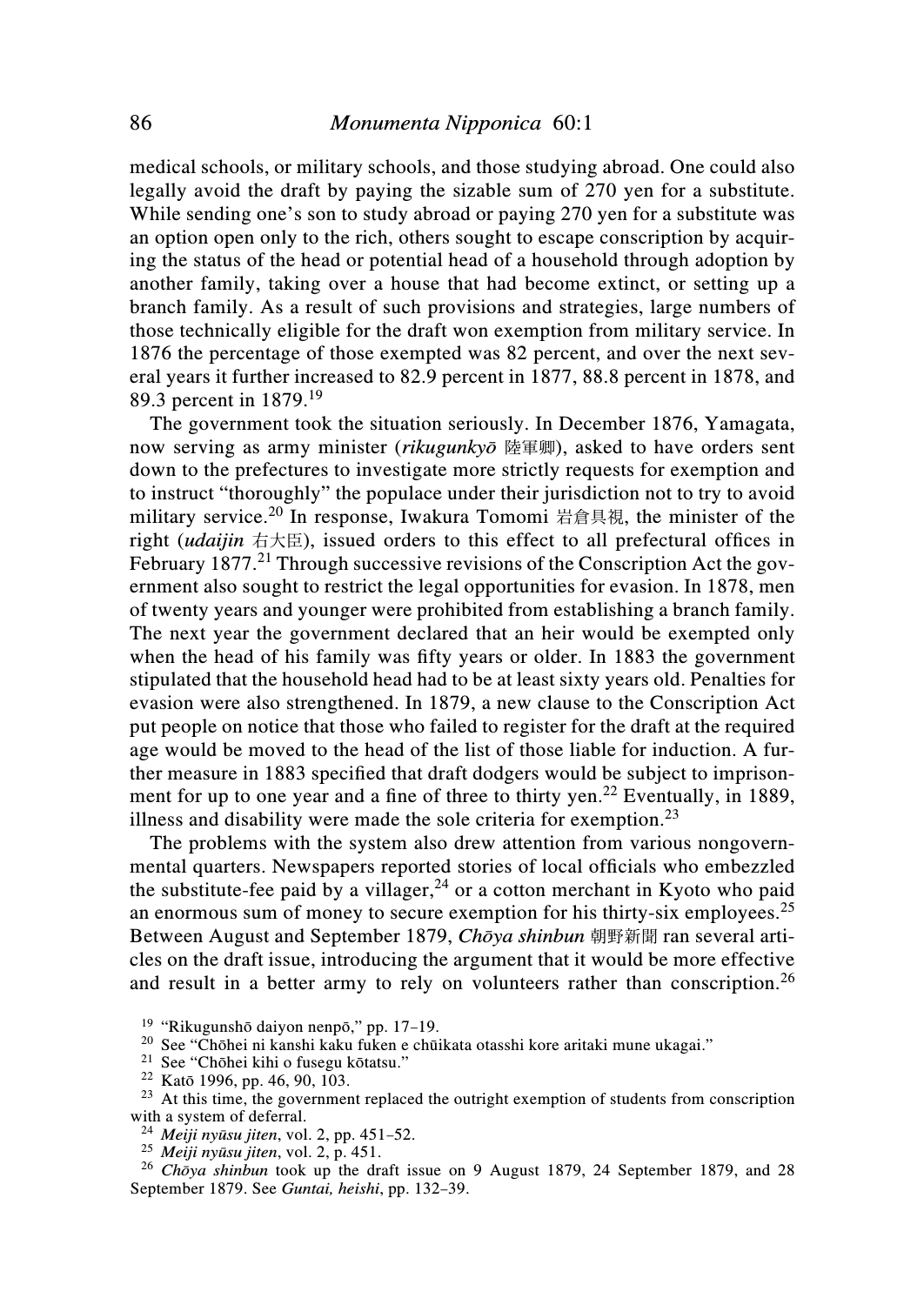Fukuzawa Yukichi 福沢沢吉 remarked cynically that the possibility of securing exemption through the manipulation of adoptive arrangements had led to an increase in "sons who do not know where their fathers live" or "who call themselves the heads of families but have no family members to feed." As the founder of a private school, Fukuzawa also objected to the government's exempting students of public schools from conscription, a privilege that was not extended to those enrolled in private schools. He did not reject the premise of conscription as such, regarding it as an effective means of inculcating a sense of responsibility to maintain national independence on the part of all Japanese, but he criticized the discriminatory situation in which the actual burden of military service ended up falling largely on the second and third sons of impoverished peasants.<sup>27</sup>

Fukuzawa likewise acknowledged the very real disadvantages faced by those inducted. "While for the state conscription is an excellent and essential device," he wrote, "it is nothing but hard toil for those conscripted."

[A conscript] not only loses the pleasure of a happy home and a happy circle of friends but also has his freedom of action curbed by strict military rules. Should an emergency of state arise, he is expected to be the first to deal with it. Not a few conscripts may lose their lives paying a blood tax and leave their bones to bleach in the wilderness. Many jobs in the world involve a degree of danger, but among them the one where danger is most immediate and apparent is quite obviously that of the soldier.<sup>28</sup>

As Fukuzawa pointed out, military service was hardly worth the small wage, free meals, and free uniforms that one got in return.

To alleviate such problems and encourage a more positive response to conscription, a number of people proposed collecting a conscription tax so as to increase the compensation offered those inducted. In 1878, a certain Kawamura Shôhei 河村正平 submitted a petition suggesting that the government use money gathered from those exempted from the draft to establish a fund to pay for vocational training for recruits who had finished their term of service.<sup>29</sup> A few years later, Fukuzawa, too, proposed that those exempted should pay a conscription tax (heiekizei 兵役税), the funds from which could be used to enlarge the compensation given the recruits.<sup>30</sup> In 1888, Manaka Naomichi 真中直道, a councilor of the Cabinet Legislation Bureau, also expressed his support for a conscription tax. The present system, he pointed out, was irrational in that it troubled millions of people to obtain only twenty thousand conscripts a year. It would be better to recruit volunteers and pay for their wages and other expenses through a conscription tax<sup>31</sup>

The Army Ministry rejected such proposals. In turning down Kawamura's

 $27$  Fukuzawa 1884a. For Fukuzawa's views on the conscription system, see also Fukuzawa 1884b and 1886.<br><sup>28</sup> Fukuzawa 1884a, pp. 396–97.

<sup>&</sup>lt;sup>29</sup> For a discussion of Kawamura's petition, see Katō 1996, p. 108; Endō 1976, pp. 4–5.<br><sup>30</sup> Fukuzawa 1884a.<br><sup>31</sup> Katō 1996, p. 125.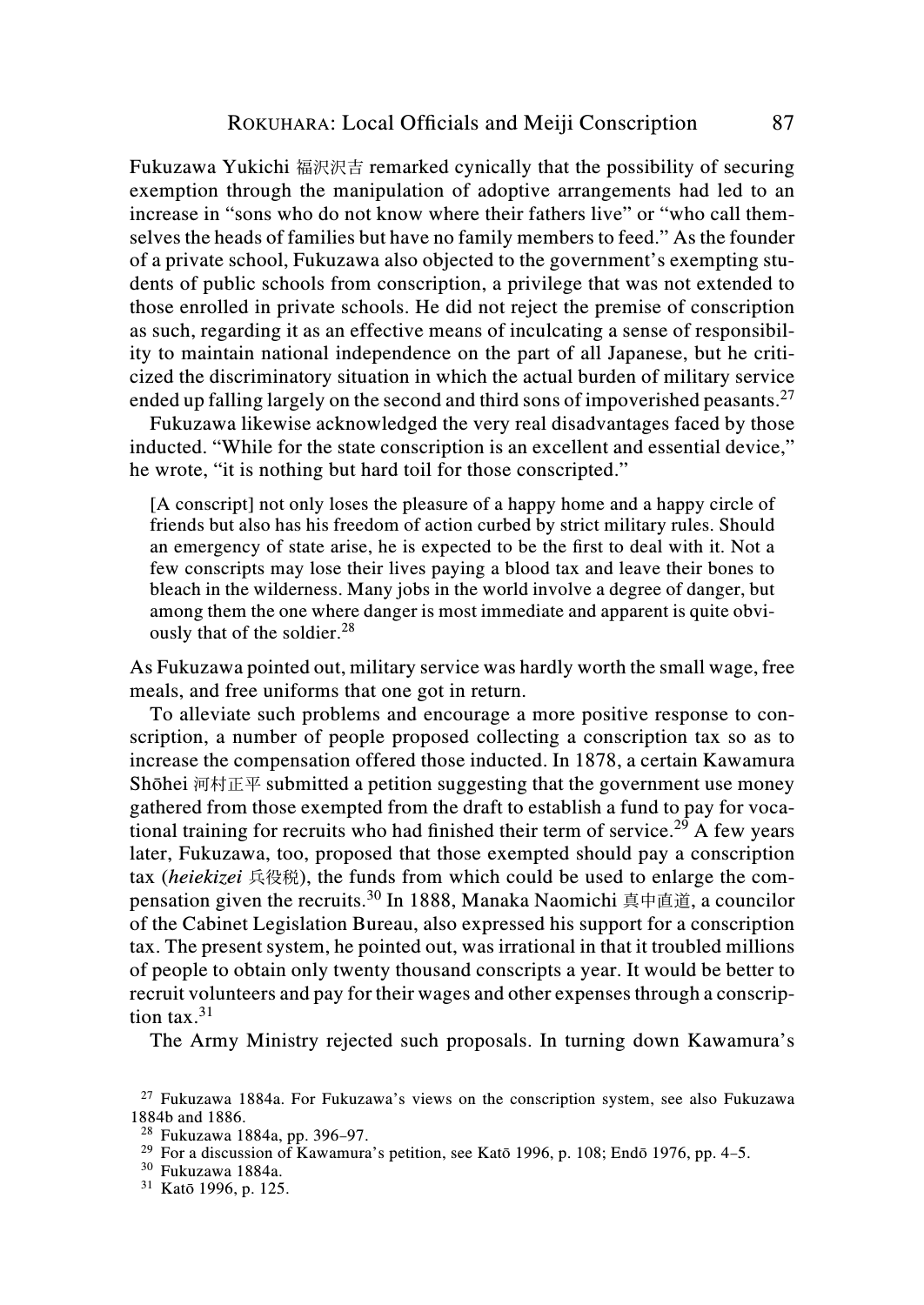petition, army officials declared that it ran counter to the principle of conscription. The apparent unfairness of the unevenness of the burden that fell much more heavily on some than on others would be remedied over time in that the sons of present conscripts would be exempted in the future, while the sons of those now exempted would be inducted.<sup>32</sup> The army was undoubtedly wary about the social costs of imposing an additional tax on the populace, but officials also were concerned not to undermine the argument that fulfilling the obligation of national defense was in fact an honor and privilege. As Katsura Tarô 桂太郎, then vice-minister of the Army Ministry, put it in 1887,

In our country, people are expected to undertake military service. So long as they serve in the army, they must follow imperial orders and defend our state. This duty is in itself the right (kenri 権利) of the people, and performing this duty is an honor they can achieve. Therefore, all men of our nation should keep in mind that, having come into this world, they should undertake military service. Martial spirit will thereby be aroused among the people and will become the foundation on which the army and the navy of our country should stand.<sup>33</sup>

While the army resisted the idea of a conscription tax or offering additional forms of compensation to recruits, it was not oblivious to the plight of impoverished conscripts. The 1889 revision of the Conscription Act, which limited the causes for exemption from the draft to illness and disability, also allowed a man whose family would not be able to make a living without him to defer his service. And in their response to Kawamura Shôhei's petition, army officials commented that they would not be opposed to the establishment of a fund for vocational training for former recruits if it took the form of a private initiative ( jinmin watakushi no yakusoku to shite 人民私の約束として).<sup>34</sup> Those who took the lead in this direction were ultimately local officials, the people who were immediately responsible for facilitating the process of recruitment.

## Local Officials and Conscription

The new military system put a heavy burden on local public offices. The central government assigned management of the basic steps of the conscription process to civil administrators, particularly the  $koch\bar{o}$ , the bottom unit of the local administrative apparatus. Subsequent to the establishment of the post of  $koch\bar{o}$  in 1871, the jurisdiction, source of income, and method of selection of those who held the post were repeatedly revised in the 1870s and 1880s, but throughout their

<sup>&</sup>lt;sup>32</sup> Katō 1996, p. 108; Endō 1976, pp. 4–5.<br><sup>33</sup> Heiji shinpō 18 (17 November 1890), p. 8. The article notes that Katsura had made these remarks three years earlier, on the occasion of the revision of the Conscription Act. It was not only army officials who took this position. The Freedom and Popular Rights leader Itagaki Taisuke 板垣退助 on the one hand expressed deep sympathy for conscripts, but on the other, he opposed the idea of a conscription tax. In 1913, for example, he asserted that a conscription tax would dampen the lofty spirit of "serving the country as a mere private soldier" *(ippeisotsu to narite kuni*)  $ni$  tsukusu 一兵卒となりて国に尽くす). Ichinose 2001, p. 8.<br><sup>34</sup> Katō 1996, p. 108; Endō 1976, pp. 4–5.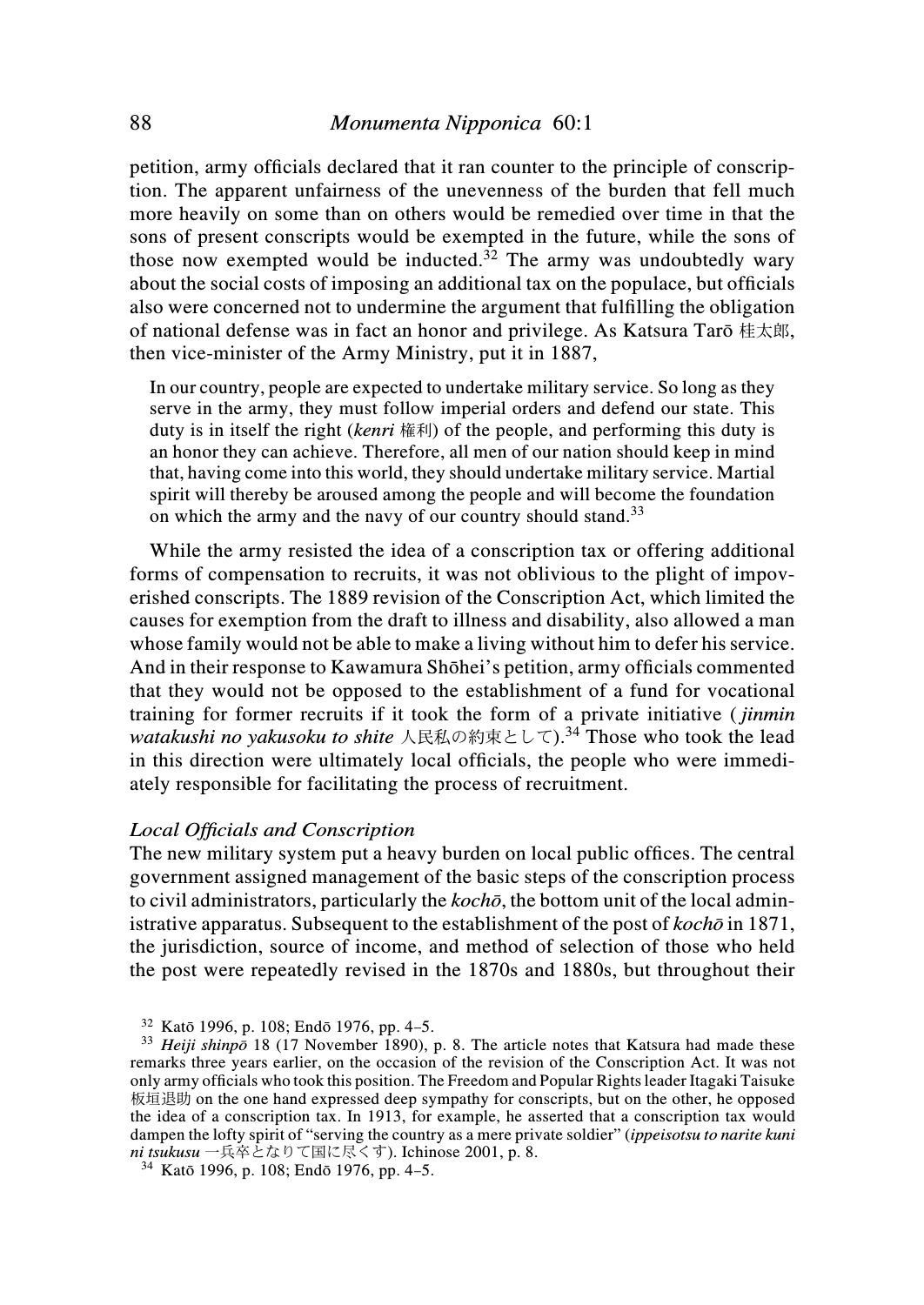role in the conscription process remained constant. When the Conscription Act was promulgated in 1873, the government had just begun to collect data about the resources necessary to state-building, and the kochô's office was the major repository of information about manpower. It was impractical for the Army Ministry to dispatch military officers to every single village or hamlet to identify and check the circumstances of those who had reached the age of conscription. The government thus entrusted this task to the *koch*<sub> $\bar{o}$ </sub>. Officials of the central government likely also looked to the  $koch\bar{o}$  to educate the populace about the importance of conscription and to ensure the cooperation of those directly affected.

The conscription process in principle began with a household head notifying the kochô (from 1889 the town or village mayor) that his or her son had reached the age of seventeen. After checking the information, the kocho reported it through the next level of local office (initially the  $ku \mathbb{E}$ , district; after 1878, the county, *gun* 郡) to the prefectural government, which added the young man's name to the roster of the national army. Three years later the household head again notified the kochô that the young man in question had turned twenty, the age for active service. The *koch*<sup> $\bar{o}$ </sup> compared the notification against the roster of the national army to make sure that all who were supposed to submit such information had done so. He further checked the family circumstances of those whose names had been submitted to him against the exemption clauses of the Conscription Act, divided the twenty-year-olds into two groups—those to be listed as candidates for the standing army and those to be exempted—and submitted these lists via the prefectural government to the Army Ministry. On the day of the conscription examination, the  $koch\bar{o}$  led the young men of his jurisdiction who were on the first list to the place where the examination was held. Those who passed the examination drew lots to decide which among them would be drafted for actual service; on occasion the  $koch\bar{o}$  drew the lots on their behalf. The kochō was also supposed to accompany the draftees to the military post where they were inducted.

Their role in the conscription process put the  $koch\bar{o}$  in a delicate position, caught between the demands of the government offices above them and the concerns of the people of their jurisdiction. The central government expected the local officials of the new administrative system to be less likely than the village headmen of the old regime, the *nanushi*  $4 \pm \pi$  or *shōya*  $\pm \pm \pi$ , to shelter the people of the area from orders descending from above. But in implementing unpopular directives from the central government,  $koch\bar{o}$  did not find it easy to act unilaterally. If a *kochō* was indigenous to the area or if he gained his income from farming or operating a business in his jurisdiction, his own interests would be closely intertwined with those of the communities he administered.<sup>35</sup> Even if a  $koch\bar{o}$  had no personal tie to his jurisdiction, he often faced difficulties in winning

 $35$  In many cases those who obtained the office of *koch* $\bar{o}$  were wealthy farmers of the area or those who had previously served as village officials under the Tokugawa regime. See Haraguchi 1972, pp. 240, 260–61; Ôshima 1994, pp. 82–85.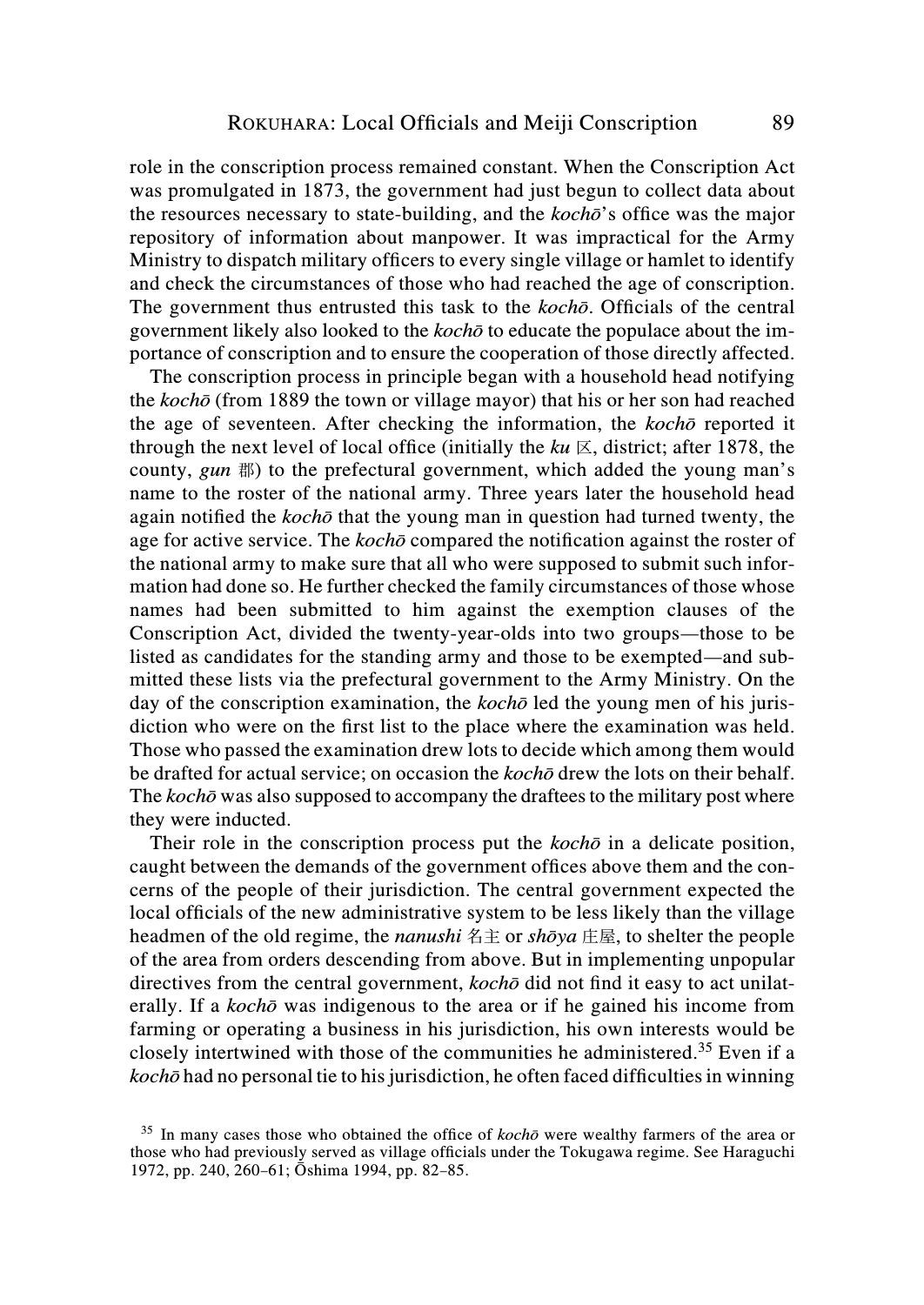compliance with the conscription system, as violence directed against local officials in the Mimasaka and other uprisings graphically demonstrated.<sup>36</sup> Each tightening of the loopholes in the Conscription Act brought a new round of intimidation and harassment of local officials. In 1884, for example, *Jivū shin*bun 自由新聞 reported that, following the 1883 revision, the villagers of Senshū Kishiwada 泉州岸和田 county in Osaka prefecture complained bitterly to the kochô about the more stringent conditions for exemption, and some of them even attempted to destroy his house. In Yamato  $\pm \pi$ , in the same prefecture, villagers declared that they would exclude the *koch*<sup> $\bar{o}$ </sup> from "wedding ceremonies, memorial services, and all other social intercourse." Frightened by this intimidation, the kochô of the area unanimously announced their resignations on grounds of illness. The county officials tried to persuade them to withdraw their resignations, but, as if prearranged, they responded that it would be impossible to continue to carry out the functions of the office.<sup>37</sup>

Inevitably many kochô found it preferable to collude with the efforts of those under their jurisdiction to evade conscription. The Conscription Act declared that a kochō or district head (kuchō  $\boxtimes \text{R}$ ) who affixed his seal to conscription documents containing false information should be charged with "the crime of carelessness" (sorō no tsumi 疎漏 / 罪).<sup>38</sup> And indeed the same *Jivū shinbun* article that reported acts of intimidation against  $koch\bar{o}$  regarding conscription in 1883 also noted that in Shiga and Kyoto prefectures kochô were taken into custody on suspicion of having manipulated the family registers.<sup>39</sup> In that *koch* $\bar{\rho}$  had substantial discretion in compiling both the family registers and the conscription rosters, presumably many others succumbed to pressure and adjusted these records in favor of those facing conscription. In 1878, Naigai heiji shinbun 内外兵 事新聞, a newspaper that focused on military news, reported that a survey conducted by the army had found that numerous young men said to be below the required height were actually tall enough or that those exempted because of sickness were in fact healthy and perfectly fit for military service. The article laid the blame for the discrepancy on the misconduct of local officials.<sup>40</sup>

As one remedy for such problems, in September 1881, Ōyama Iwao 大山巌, who two years earlier had succeeded Yamagata as army minister, recommended to Sanjō Sanetomi 三条実美, then chief councilor (dajō daijin 太政大臣), that the management of family registers should be transferred a level up, to that of the county.41 In addition, he proposed, county officials should report any corrections made in the family register to the prefectural government, and these corrections

 $36$  The prosecutors who undertook an inquiry of the Mimasaka uprising declared that the kocho who suffered the brunt of the villagers' anger deserved deep sympathy because they had merely tried to do what they were supposed to. *Meiji shonen nomin sojoroku*, p. 342.<br><sup>37</sup> Haraguchi 1974, pp. 224–25.<br><sup>38</sup> *Guntai, heishi*, vol. 4, p. 90.<br><sup>39</sup> Haraguchi 1974, pp. 224–25.<br><sup>40</sup> Matsushita 1981, pp. 232–33.<br><sup>41</sup>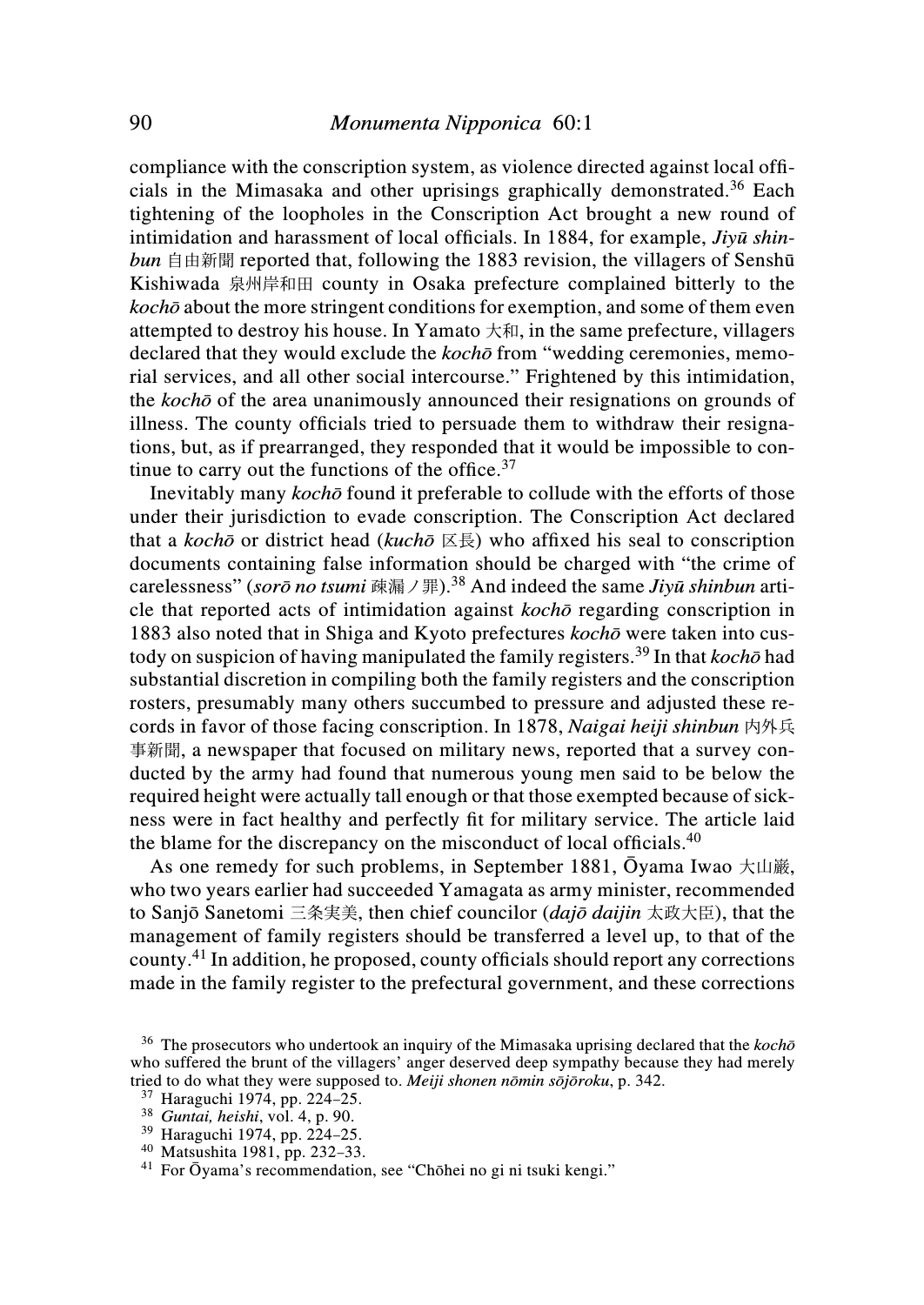should further be examined by the police. While the Council of State declined to take up the proposal, eventually, in 1886, the Home Ministry revised the law concerning family registers so as to give prefectural governments a greater supervisory role.<sup>42</sup>

The central officials also found fault, though, with the performance of prefectural governments concerning conscription. Initially the Army Ministry had received many inquiries from prefectural officials who had difficulty understanding the conscription system. To reduce time-consuming correspondence with individual offices, in 1875 the ministry had compiled a manual giving a detailed explanation of each article of the Conscription Act.<sup>43</sup> Prefectural governments continued, nevertheless, to be ill-prepared to deal with conscription matters. Not until 1886 was the organization of prefectural governments rationalized, the duties and powers of different sections clearly specified, and objective means established for evaluating the administrative experience and ability of the staff.<sup>44</sup>

Together with his proposal for revision of the family registry system, Ôyama also made several recommendations for structural reform of prefectural governments to improve the management of conscription. The prefectures, he complained, did not pay sufficient attention to conscription. Backing his argument with a list of the name of the section and the number and rank of officials in charge of conscription matters in each prefectural office, he indicated that no prefectural government had a section dealing exclusively with conscription; half of the officials responsible for conscription-related matters were assigned other responsibilities as well; most officials dealing with such matters were of low rank and thus had only limited authority. Comparing the situation to that concerning taxation, to which, he held, prefectural officials gave top priority, he argued that conscription was, in fact, the more crucial issue. It meant taking people's beloved sons from them and putting them in danger, while taxation only extracted a small part of their labor. As a solution to these problems, Ôyama proposed that a new section specializing in conscription be established within each prefectural office and that at least some of the staff of the section be drawn from people who had once served in the army.45

A year later, in December 1882, Ôyama submitted another report noting the low ratio for 1880–1882 of men registered on the conscription roster compared to those potentially eligible. Compared to France, which, he pointed out, succeeded in registering 71.25 percent of the eligible population, in those years Japan enrolled only 13.9 percent, with the rate varying from a high of 37.7 percent in Miyagi prefecture to a low of 6.8 in Kōchi.<sup>46</sup> This second report was

<sup>&</sup>lt;sup>42</sup> Katō 1996, pp. 101–102.<br><sup>43</sup> See "Chōheirei sankō gohanpu ainaritaki mune ukagai."<br><sup>44</sup> See Ōshima 1994, pp. 241–50; Yamanaka 1999, pp. 211–19.

<sup>&</sup>lt;sup>45</sup> See "Kaku fuken chôhei jimu tantō kanri tōkyū narabi jin'in hyō" and "Chōhei no gi ni tsuki kengi."

 $^{46}$  For Ōyama's petition of 1 December 1882, see "Fuken chōhei hikaku hyō o aguru no hyō" and "Kaku fuken chôhei hikaku hyô."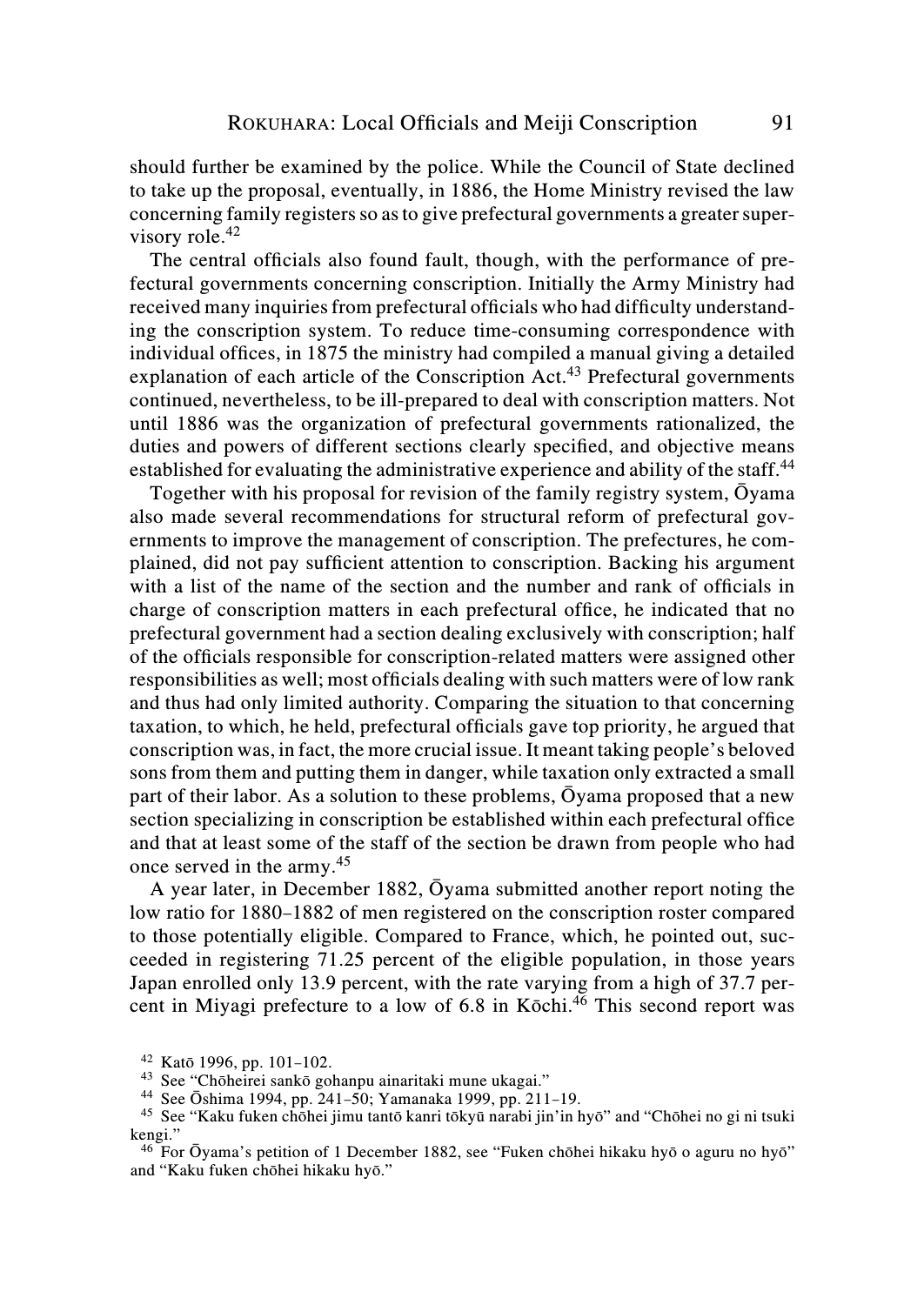presumably meant to reinforce Ôyama's earlier call for improving the management of conscription at the prefectural level.

Ironically, the data in this second report did not necessarily substantiate the claim that greater numbers of staff with more specialized responsibilities would improve the rate of recruitment. According to the table submitted together with the report, the prefectures that registered the highest percentage of the eligible population were Miyagi (37.7 percent), Aomori (32.2 percent), Iwate (30.3 percent), Yamagata (25.8 percent), Fukushima (25.5 percent), and Akita (23.5 percent). In these, according to Ôyama's report of the previous year, the number of prefectural staff working on conscription matters ranged from a high of seven (Iwate and Akita) to a low of one (Fukushima). By contrast, the prefectures with the lowest rates of enrollment did not necessarily have the fewest staff. Indeed Kôchi, at the bottom of list in terms of enrollment (6.8 percent), not only had thirteen staff members working on recruitment matters, they were released from other duties. The same was true of Kyoto, with a low rate of 7.4 percent, but nine staff members responsible solely for conscription.

Despite these discrepancies, the Council of State adopted Ôyama's recommendation. Shortly after Ôyama submitted his second report, the chief councilor, Sanjô Sanetomi, sent all the governors a copy of the table of the ratio of enrollment by prefecture and a notice admonishing them for failing to prevent evasion of conscription. The varying percentages of eligible men recorded on the conscription rosters could not be ignored, he declared, because such differences undermined the principle of conscription.<sup>47</sup> The following month, on 23 January 1883, the Council of State issued orders to all governors to establish a new military affairs section *(heijika)* within prefectural governments to deal with conscription and other military matters.  $48$  The same day the government also ordered all ministries and prefectural offices to set aside a certain number of positions for former noncommissioned officers who had served ten years or more with a good record but could no longer continue in active military service because of illness or an accident in the line of duty. $49$  Such former officers were obvious candidates to supply the new military affairs sections with the professional knowledge and skills that Ôyama had decried as lacking among prefectural officials under the existing situation.

#### Prefectural Military Affairs Sections and Military Affairs Boards

Following the order of 23 January 1883 to establish military affairs sections within prefectural offices, the various prefectures moved to do so. In Tokyo, for

<sup>&</sup>lt;sup>47</sup> See Sanjō 1882.<br><sup>48</sup> Meiji nyūsu jiten, vol. 3, p. 700. Apart from conscription, the other military matter that was presumably foremost in the minds of the government leaders was the expansion of armaments. Six days before Ôyama made his second proposal, the emperor had summoned the governors and instructed them to make every effort to secure tax revenues to increase armaments. The expansion was necessary, according to Yamagata, to deal with the "unstable" conditions caused by anti-Japanese uprisings in Korea in July 1882. For the armament expansion policy, see Yoshida 1989.

 $^{49}$  Hōrei zensho (1883), vol. 16:1, pp. 92–94.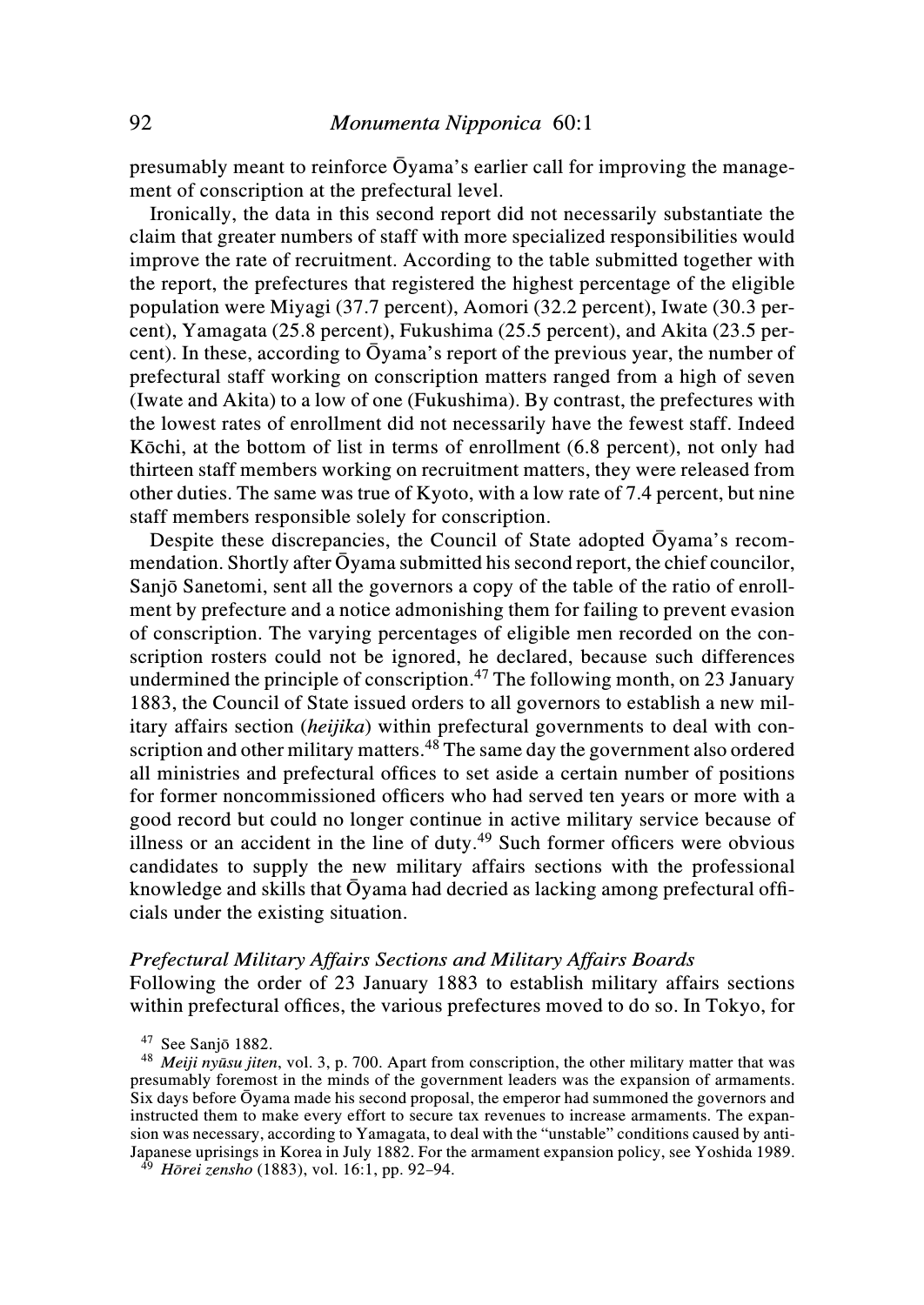instance, the chief of the general affairs section was put in charge of the new section, to which three officials of the fourth, fifth, and sixth rank were attached. Several staff members were also employed.<sup>50</sup> Prior to the creation of the new section, four officials of the eleventh, twelfth, thirteenth, and fifteenth rank had handled matters concerning conscription.<sup>51</sup> The addition of the new section obviously led not only to an increase in the personnel concentrating on conscription but to an elevation in their rank.

Among the measures that the prefectural military affairs sections pursued to improve the management of conscription and related issues was the establishment of quasi-official consultative bodies to act as liaison and take the initiative in these areas at the grassroots level. Two sources of information help us to trace the establishment of these bodies and their activities. One is the official Government Bulletin (Kanpō 官報), which began publication in July 1883. Published daily by the central government, Kanpō reported ordinances of the Council of State, orders issued by each ministry, personnel changes in the ministries and other government offices, and other official notifications. All ministries, public schools, military officers and civil officials above a certain rank, and county heads were obliged to subscribe. One issue cost three sen.<sup>52</sup>

Between 1883 and 1889, Kanpō carried quite frequent reports on the establishment of advisory military affairs boards in addition to the prefectural military affairs sections. Starting with one such notice in 1883, it included 6 reports in 1884, 16 in 1885, 98 in 1886, 97 in 1887, 108 in 1888, and 41 in 1889. By that time at least 41 out of 47 prefectures had established military affairs boards.<sup>53</sup> The boards went by various names, but with time, most prefectures adopted the same designation, military affairs board (heijikai);<sup>54</sup> likewise regional differences among the boards decreased, and they became similar in their organization, personnel, and activities. The timing of the reports and of the establishment of the boards and their standardization suggests that the information disseminated through Kanpô was instrumental in the spread of military affairs boards throughout the nation in the second half of the 1880s.

<sup>54</sup> For instance, Ehime and seven other prefectures adopted the name "advisory board of military affairs" (heiji shimonkai 兵事諮問会), Shizuoka and Chiba chose the designation "council on military affairs" (heiji jimu kyōgikai 兵事事務協議会), and Iwate and Fukui adopted the name "council on conscription affairs" (chôhei jimukai 徴兵事務会).

 $50$  Meiji nyūsu jiten, vol. 3, p. 700.

<sup>51</sup> See "Kaku fuken chôhei jimu tantô kanri tôkyû narabi jin'in hyô."

<sup>&</sup>lt;sup>52</sup> On the origin and function of Kanpō, see Suzuki 1996; Kondō 1978; Kanpō hyakunen no ayumi. From 1885.12.22, the Council of State was replaced by the newly established Cabinet system, and the office responsible for publishing  $Kanp\bar{o}$  was put under the Cabinet.

<sup>53</sup> The prefectures were Chiba, Shizuoka, and Fukuoka (1884); Iwate, Yamagata, Kanagawa, Gunma, Aichi, Yamanashi, Shiga, Fukui, Mie, Hiroshima, Yamaguchi, Kôchi, Saga, and Miyazaki (1885); Miyagi, Fukushima, Saitama, Tochigi, Gifu, Kyoto, Shimane, Okayama, Tokushima, Nagasaki, and Kumamoto (1886); Aomori, Akita, Ibaraki, Niigata, Tottori, Ôita, and Kagoshima (1887); Hokkaido (1888); Nagano, Toyama, Ishikawa, and Nara (1889). The date when  $Kanp\bar{o}$  reported the establishment of the board may not necessarily be the same as the date when it was actually created.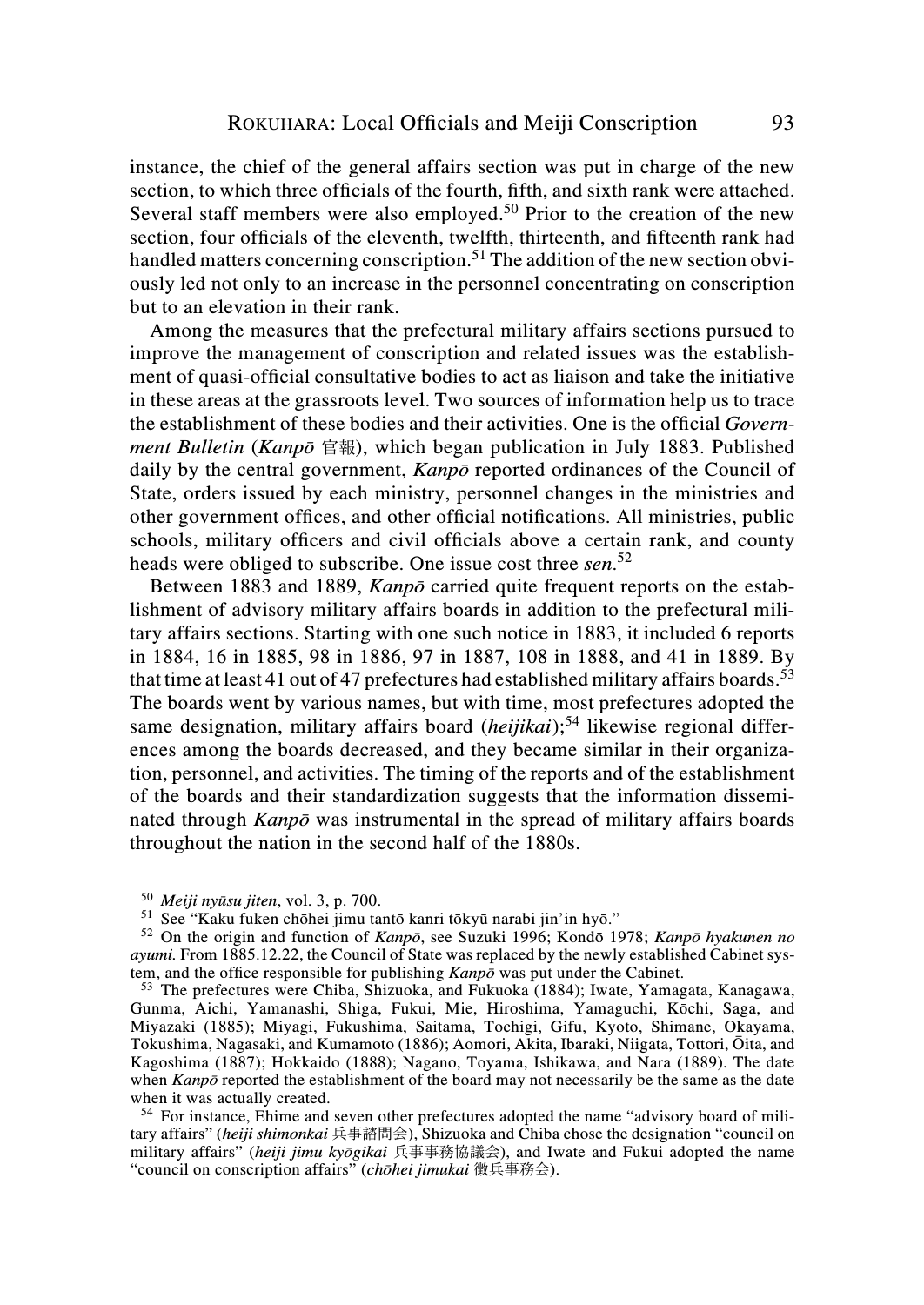While the notices about the military affairs boards contained in Kanpō are largely official and formal in nature, we can gain additional glimpses of the activities of the boards from *Heiji shinpō* 兵事新報, a monthly journal inaugurated in 1890. The precise nature of the publisher, Heiji Shinpôsha 兵事新報社, is unclear, but the journal included notices from the army, the navy, and the Japanese Red Cross Society, information about military affairs in Japan and abroad, foreign military novels translated into Japanese, and articles from contributors on military issues.<sup>55</sup> Information found in it about the activities of the military affairs boards in the 1890s corroborates and amplifies that available in Kanpô.

The first military affairs board about which we have information is that of Ehime. On 17 July 1883, Kanpô, which had just been inaugurated that month, noted the formation of an advisory board of military affairs (heiji shimonkai 兵 事諮問会) in that prefecture, presumably at the initiative of the new military affairs section in the Ehime Prefectural Office. The board had fifty-five members, consisting of the head and other staff members of the military affairs section, the viceheads of the various counties (gunshoki 郡書記), and representatives of the various kochô selected by the county heads. Under the chairmanship of the head of the military affairs section, the board was to discuss how to rationalize procedures for responding to military requisitions and was to formulate regulations specifying the actions to be taken by each official. During the six-day meeting of the board that began on 10 July, the board also decided that all military affairs arising at the county or  $koch\bar{o}$  level should be submitted to the board for deliberation "even if they appear to be insignificant." On 28 July Kanpō introduced the full text of the military requisition regulations formulated by the board.

A little over a year later, on 6 September 1884, Kanpô again reported a meeting of the Ehime board of military affairs "to devise means of unifying and facilitating the management of matters concerning conscription." To this end, it was decided, the county viceheads and the  $koch\bar{o}$  should first improve their understanding of their roles as conscription officials by learning the laws and regulations pertaining to conscription. The board discussed several other topics as well, including military requisitions, ways of encouraging applications to programs for training noncommissioned officers, the absconding of men listed on the roster of potential conscripts, and the establishment of two local organizations subordinate to the board.<sup>56</sup>

For one type of organization, termed military affairs associations (heiji kyōgi $kai$  兵事協議会), the prefecture was divided into three blocks. The members of the military affairs association of each of these blocks consisted of the county heads, viceheads, and *kocho* of the block; they were to "discuss everything involving military affairs" so as to improve the administration of conscription. The prefectural military affairs section was to be notified in advance of the asso-

<sup>55</sup> The name of the journal underwent several changes, becoming Heiji 兵事 in October 1891 and Shin heiji 新兵事 in 1893.

 $56$  Kanpō, 6 September 1884, p. 7.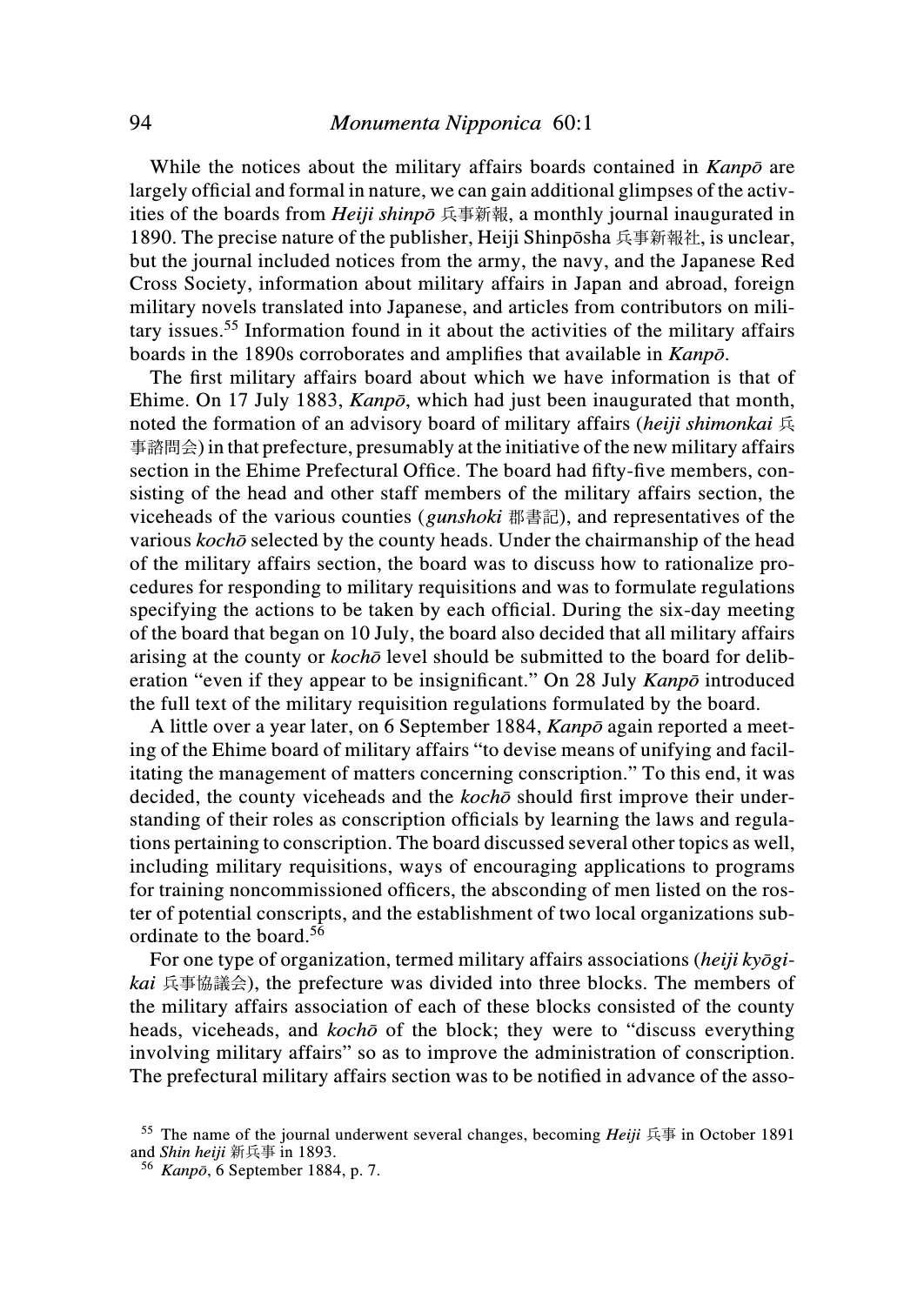ciation's meetings, and the chairman, who was to be chosen from among the county heads, was to report the minutes of its proceedings to the governor.<sup>57</sup> The other type of local organization, called military affairs committees (heiji shûdankai 兵事集談会), was smaller in scale. These committees were to operate under the leadership of the kochō or the assistant kochō ( fuku kochō 副戸長), who was to choose five local figures, usually village notables, as board members. Whereas the military affairs associations were expected to address a broad range of matters, the military affairs committees were to discuss practical matters such as ways to provide compensation for active service and support for the war bereaved and conscripts' families, and how to nurture respect and admiration for soldiers and the army.<sup>58</sup>

The information available from  $Kan p\bar{o}$  indicates that, as a general principle, the military affairs boards of the various prefectures included the head of the military affairs section of the prefectural office, who served as chairman, the other staff members of the section, the county heads, and the county viceheads. We have few details as to how the boards actually operated, but an article in *Heiji* shinpo dated 6 June 1890 reports the regulations concerning the military affairs board of Shiga prefecture and the rules of its meeting, and we may assume that the situation was similar in other prefectures as well.

According to the *Heiji shinpo* article, in Shiga, the board met annually in the prefectural office, and the head of the military affairs section set the subject for discussion. The county officials were also expected to suggest topics for the agenda, with each submitting a list beforehand. From the lists, the chairman chose the actual subjects to be discussed, and in the meeting, the county officials whose topics had been selected were to explain them in detail to the rest of the board members. The meeting operated under majority rule, but, in case of a tie, the final decision lay with the chairman. To be carried out, the board's decisions had to be approved by the governor.<sup>59</sup> Obviously the head of the military affairs section had substantial power over the direction of the board, yet the county officials were allowed to exert considerable influence. The purpose behind the establishment of the military affairs boards was not solely to convey the ideas of the prefectural government to lower-level local offices, although that must have been one aim. The board operated in such a way as to encourage county officials to think actively about what they could do to promote conscription in their jurisdictions. They were expected not only to carry out orders faithfully but also to contribute constructively to the administration of conscription.

As happened in Ehime, after establishing military affairs boards, prefectures tended to seek ways of extending their activities to lower-level, more local groups. Between 1886 and 1888, at least twenty-seven prefectures established

 $57$  On the function and structure of the Ehime military affairs associations, see *Ehime-ken kisoku* ruijû, pp. 118–20.

 $^{58}$  Ehime-ken kisoku ruijū, p. 120–21.

 $59$  On the structure and operation of the Shiga military affairs board, see Heiji shinpō 4 (7 June 1890), pp. 20–26.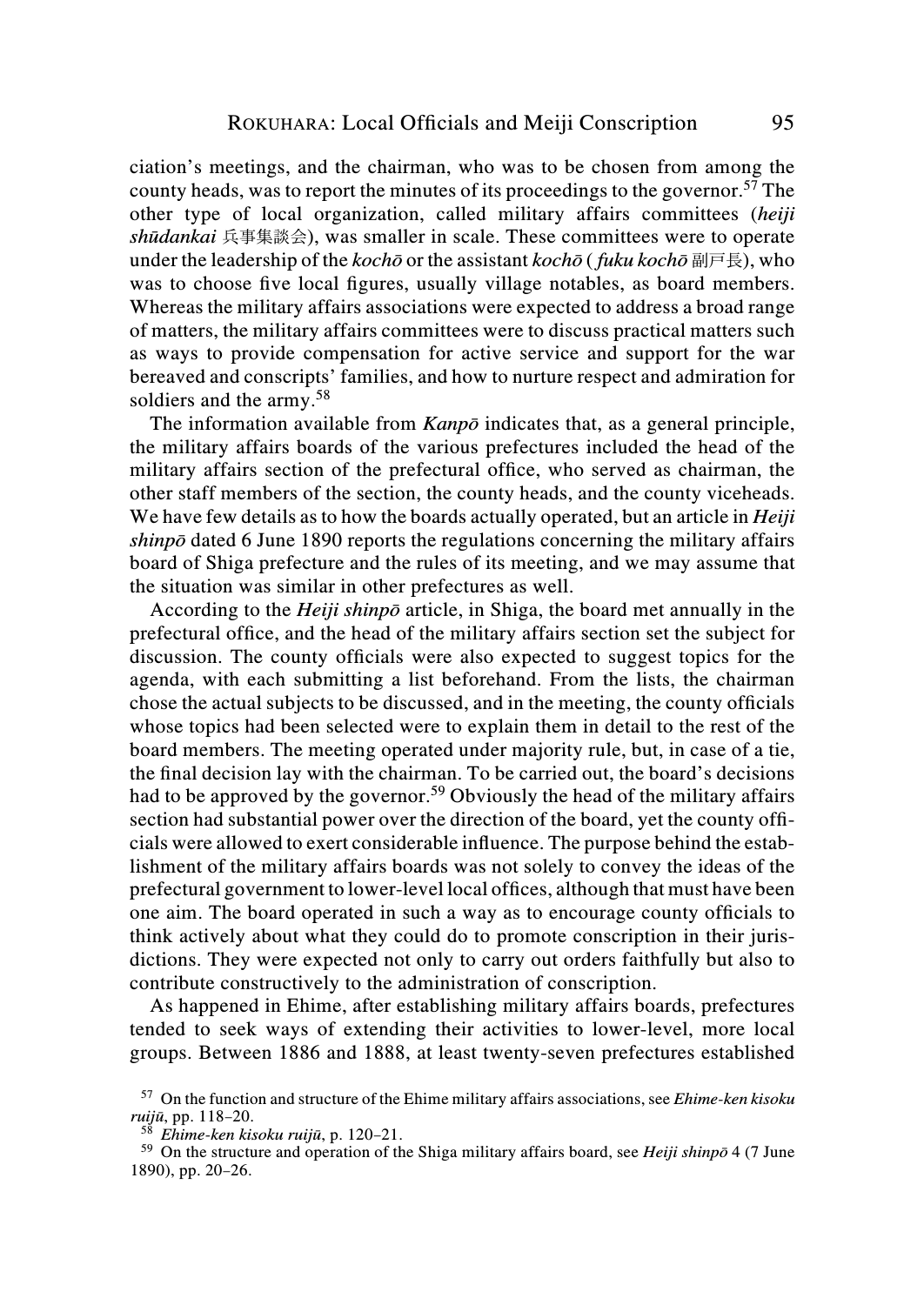military affairs boards at the county level.<sup>60</sup> A key aim was including the *kocho* in some fashion, as they played the largest and most crucial role in the conscription process. Most county-level military affairs boards incorporated kochô (after 1889, village and town mayors) as regular members and were chaired by the county head. An 1892 report in *Heiji* on the regulations of the military affairs board of Nishinari 西成 county in Osaka prefecture shows them to resemble those of the prefectural military affairs board in Shiga in many regards, with the chairman holding broad authority, decision by majority, and agendas assigned to all board members.<sup>61</sup>

The military affairs boards at both the prefectural and county levels dealt with a number of issues apart from conscription proper. One was the supervision of reservists. To ensure that the government would be able to call upon the reserves whenever they were needed, the military affairs boards had to make sure that the reservists maintained the skills and knowledge they had acquired while on active service. The daily behavior of reservists was also a matter of concern because they were the only soldiers that people normally encountered in daily life, and their actions therefore affected the public image of soldiers and the army. Measures to keep control of reservists varied. In Shimane, for instance, the military affairs board of Iishi 飯石 county discussed how to ensure that reservists would respond to a summons to return to active duty and decided to give them a handbook including all the relevant regulations.<sup>62</sup> The military affairs board of Nogi 能義 county in the same prefecture agreed to post the names of all the reservists in each  $koch\bar{o}$  office and thereby to encourage the entire community to identify who should respond to the call.<sup>63</sup> In Suki <sub>周吉</sub> county, also in Shimane, the military affairs board tried to raise the morale of reservists by giving them a position in the  $koch\bar{o}$ 's office or a school.<sup>64</sup> In Saitama prefecture, the county-level military affairs boards decided that the  $koch\bar{o}$  should summon reservists regularly, make them review what they had learned during active service, and teach them how to behave to gain the community's respect.<sup>65</sup> The military affairs board in Myôzai 名西 county of Tokushima prefecture decided to order the kochô to admonish reservists for loose behavior that would "stain soldiers' honor."<sup>66</sup> In Saga prefecture, the military affairs boards of four counties made a plan to orga-

 $60$  According to reports in Kanpō for these years, county-level boards were established in Aomori, Miyagi, Saitama, Kanagawa, Tochigi, Ibaraki, Yamanashi, Aichi, Shizuoka, Gifu, Fukui, Shiga, Osaka, Mie, Hyôgo, Hiroshima, Okayama, Ehime, Kôchi, Tokushima, Tottori, Shimane, Ôita, Kumamoto, Saga, Miyazaki, and Kagoshima.

<sup>61</sup> On the military affairs board in Nishinari county, see *Heiji* 58 (9 January 1892), pp. 37–38.<br><sup>62</sup> Kanpô, 22 March 1888, p. 213.<br><sup>63</sup> Kanpô, 9 April 1888, p. 62.<br><sup>64</sup> Kanpô, 24 May 1887, p. 232.

<sup>65</sup> The Saitama counties in which the military affairs boards took up the issue of the supervision of reservists included Iruma 入間 and Koma 高麗 (Kanpō, 24 April 1888, p. 228); Hiki 比企 and Yokomi 横見 (Kanpō, 19 June 1888, p. 190); Kodama 児玉, Kami 賀美, and Naka 那珂 (Kanpō, 30 August 1888, p. 323); Minami-Saitama 南埼玉, Kita-Saitama 北埼玉, Ôsato 大里, Kita-Adachi 北足立, and Niiza 新座 (Kanpō, 29 December 1888, p. 322).  $^{66}$  Kanpō, 7 July 1888, p. 65.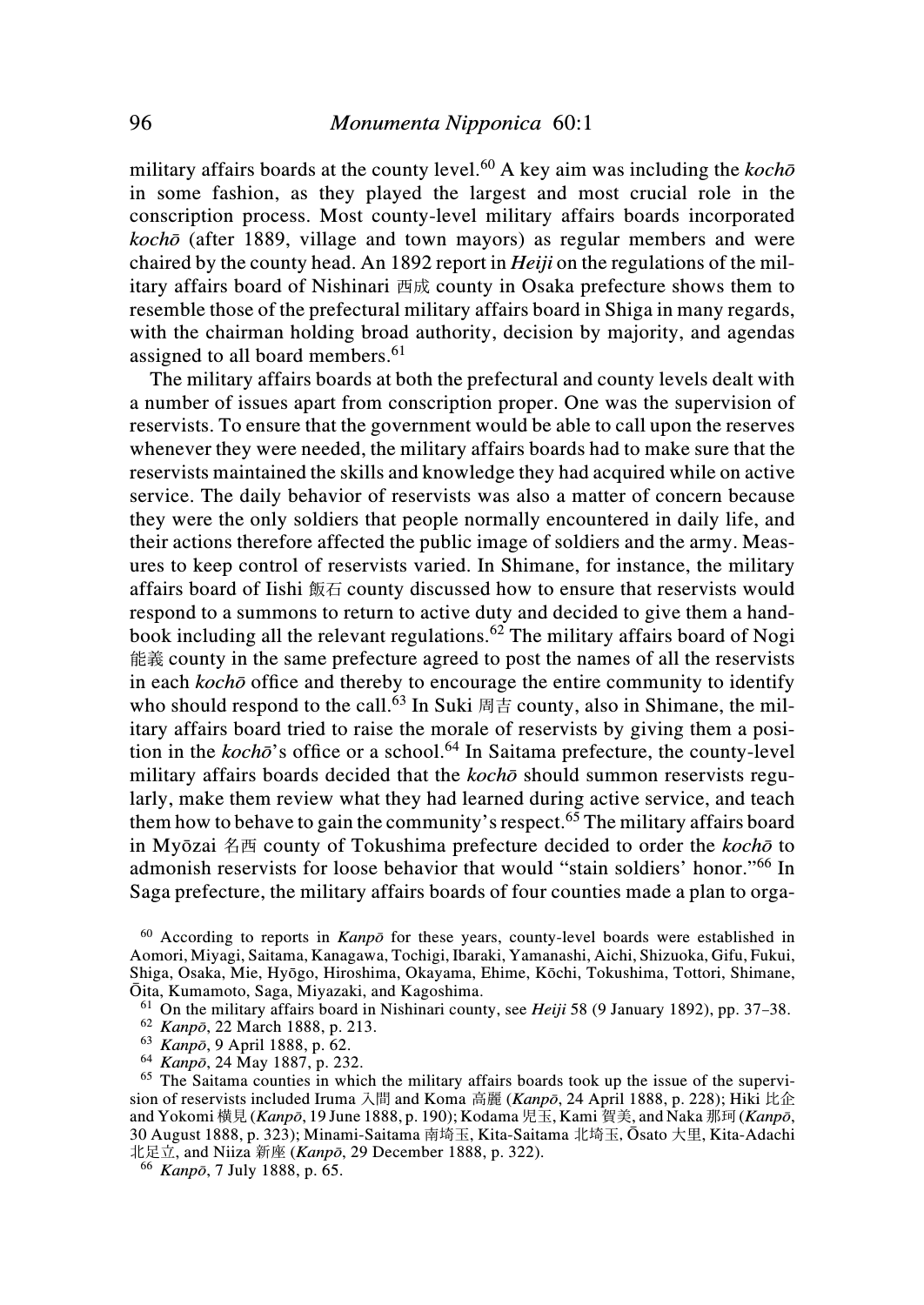nize reservist associations so as to make it easier to keep control of the reservists in their counties.<sup>67</sup>

Above all, however, the boards took the management of conscription as their primary concern. Kanpo reports them as focusing on "the procedures for managing the administration of conscription" or "the procedure for dealing with military affairs" and as discussing ways to "standardize and facilitate the management" of conscription or "make procedures clear and uniform."68 In Miyazaki, Gifu, and Aomori, the military affairs boards each made their own rules for handling conscription affairs, presumably with the intention of giving the county heads and the kochô precise instructions how to deal with the various practical matters they confronted in enforcing the Conscription Act.69 Some boards decided to educate kochō to make them "real" conscription officials. In eight prefectures military affairs boards held a study meeting for  $koch\bar{o}$  to learn about the system of conscription, their roles in it, and the meaning of technical terms.<sup>70</sup> The military affairs board of Watarai 度会 county in Mie prefecture, for instance, gave all kochō an oral examination on the procedures concerning the draft. The kochō were supposed to comment on the answers of their fellows before receiving additional comments from the county head.<sup>71</sup>

The military affairs boards also made various efforts to promote popular understanding of the importance of conscription and to elevate the image of recruits. One method was to impress its significance upon children. The prefectural board in Shimane, for example, discussed how to inculcate a martial spirit among children, the future sustaining force for conscription, and reached the conclusion that the school curriculum should include lectures on the Rescript to Soldiers and Sailors (Gunjin Chokuyu 軍人勅諭).<sup>72</sup> In Mino county in the same prefecture, the military affairs board decided that whenever new conscripts were inducted or recruits returned home upon completion of their term of service, the school children of the area should gather to express their reverence to them. The board also introduced a kind of infantry drill into the school curriculum, with reservists expected to serve as instructors.<sup>73</sup> The Kyoto military affairs board resolved to invite conscripts to the opening ceremony at the beginning of the

<sup>&</sup>lt;sup>67</sup> Kanpō, 4 May 1889, p. 45.<br><sup>68</sup> See, for instance, *Kanpō*, 17 July 1883, p. 6 (Ehime); *Kanpō*, 26 August 1884, p. 5 (Gifu); Kanpô, 6 September 1884, p. 7 (Ehime); Kanpô, 16 September 1884, p. 5 (Chiba); Kanpô, 24 September 1884, p. 7 (Shizuoka); Kanpô, 28 September 1886, p. 284 (Kanagawa); Kanpô, 8 March 1888, p. 77 (Tottori); Kanpô, 7 July 1888, p. 65 (Kanagawa); Kanpô, 26 December 1888, p. 277 (Aomori).

<sup>69</sup> Kanpô, 14 April 1885, p. 8 (Miyazaki); Kanpô, 21 April 1887, p. 207 (Gifu); and Kanpô, 24 April 1887, pp. 228–29 (Aomori).

<sup>&</sup>lt;sup>10</sup> These were Ehime (Kanpō, 6 September 1884, p. 7); Gifu (Kanpō, 18 June 1887, p. 205); Mie (Kanpô, 7 July 1888, p. 65); Hiroshima (Kanpô, 10 July 1888, p. 88); Shimane (Kanpô, 19 July 1888, p. 182); Hyōgo (*Kanpō*, 5 November 1888, p. 28); Aomori (*Kanpō*, 26 December 1888, p. 277); and Fukui (*Kanpō*, 4 May 1889, p. 45).

<sup>&</sup>lt;sup>71</sup> Kanpō, 7 July 1888, p. 65.<br><sup>72</sup> Kanpō, 17 February 1887, p. 160; Kanpō, 22 March 1887, p. 206. <sup>73</sup> Kanpō, 26 August 1886, p. 264.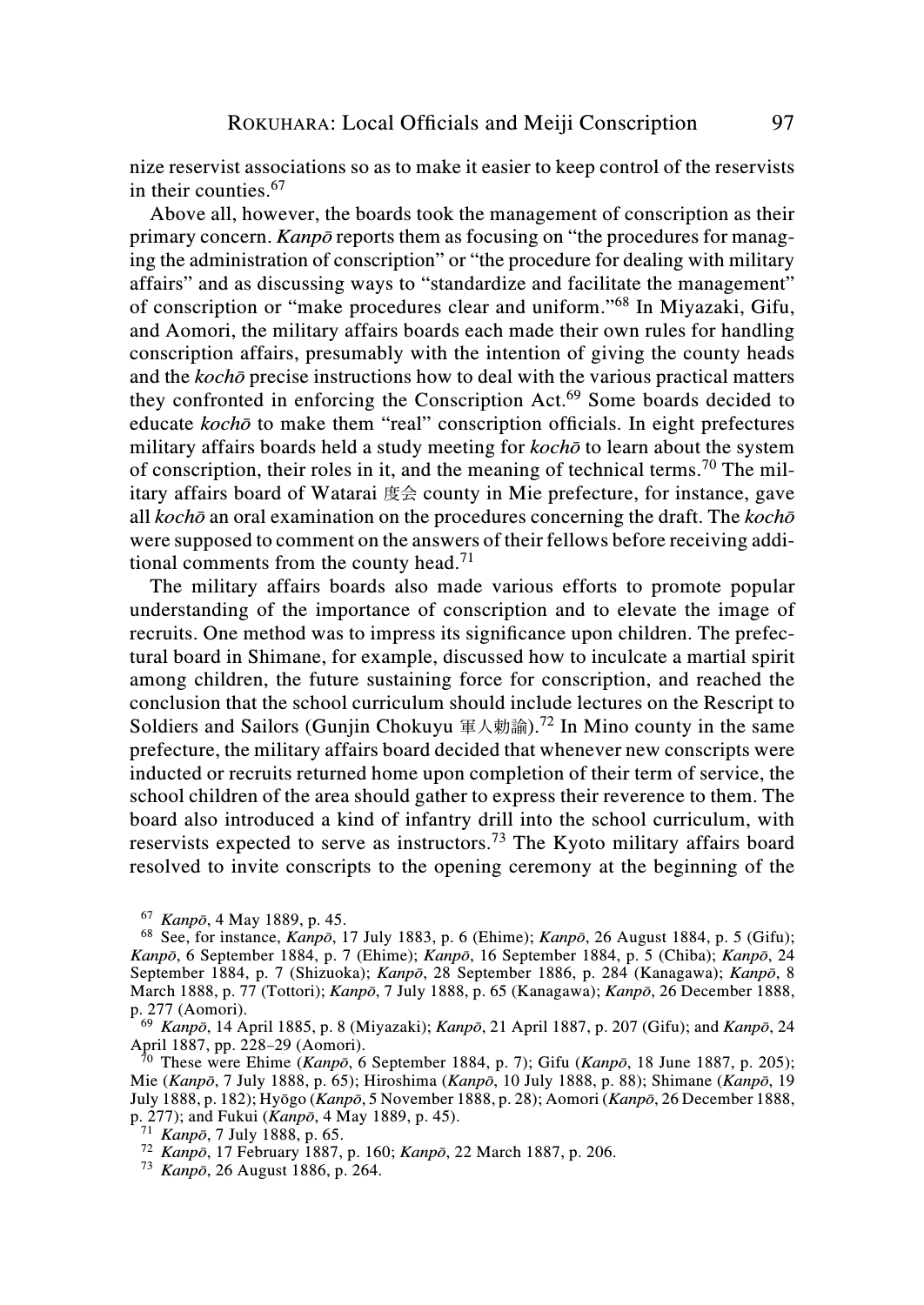school year, hold receptions to send off new inductees and congratulate them upon their return, and provide memorial services for the war dead.<sup>74</sup> In Nishimuro 西牟婁 county, Wakayama prefecture, conscripts were promised "seats at the head table" at village events so long as they served in the first and second reserves.75 The boards of Nishikamo 西加茂 county in Aichi and Minamimuro 南 牟婁 county in Mie declared that "the head table" should be reserved for conscripts throughout their lives.<sup>76</sup> The military affairs board of Kamakura 鎌倉 county, Kanagawa prefecture, organized a reception for recruits and their families where the county head emphasized that military service was a national obligation whose fulfillment would bestow great honor upon those serving.<sup>77</sup>

#### The Quest for Positive Incentives

While military affairs boards saw such hortatory activities as one way to promote compliance with the Conscription Act, they also recognized that exhortation alone was not sufficient. Realistically, more material incentives were also needed. Prior to the creation of the prefectural military affairs sections and the military affairs boards, some local officials already had taken steps in that direction. This was particularly true in Kyushu, the theater of the Satsuma Rebellion of 1877, in which a large number of the inexperienced conscripts in the government forces had been injured or died. The devastating consequences of the war must have made recruitment even more difficult in the Kyushu region, and this perhaps led local officials to try to find positive means for encouraging conscription.<sup>78</sup>

In December 1879, the village assembly of Yoshiki 吉木, Onga 遠賀 county, Fukuoka prefecture, formulated a plan for providing recruits and their families with financial relief from a fund to be raised within the village. All households and male villagers from seventeen to forty years old were to pay five sen respectively.<sup>79</sup> A year later, Yasukōchi Sōjirō 安河内荘二郎, a *kochō* in the northern part of the adjacent county of Kasuya 粕屋 in the same prefecture, came up with a similar arrangement.<sup>80</sup> In January 1881 he organized a society made up of his fellow kochô overseeing Kasuya county's thirty-four villages together with volunteers (yûshisha 有志者), presumably other officials and well-to-do members of the same villages. At a second meeting of the society, held in July 1881, Yasu-

<sup>74</sup> *Kanpō*, 15 June 1886, p. 150.<br><sup>75</sup> *Kanpō*, 9 July 1888, p. 75.

<sup>75</sup> Kanpō, 9 July 1888, p. 75.<br><sup>76</sup> Kanpō, 19 May 1886, p. 197 (Aichi); Kanpō, 8 December 1886, p. 86 (Mie).<br><sup>77</sup> Kanpō, 27 December 1888, p. 290. In this case the county head also offered another incentive for the recruits to behave well by telling them about a conscript who had been released before his term of service was up because of his satisfactory performance.

 $^{78}$  In 1891, Heiji mentioned the activities to support conscripts formulated in the Kyushu region in the late 1870s and early 1880s, suggesting that they grew out of the need to repair the enormous damage experienced by local conscripts in the Satsuma Rebellion. See *Heiji* 15, 21 November 1891, p. 28.<br><sup>79</sup> Kaizuma 1884, pp. 25–28.

<sup>80</sup> For activities in support of conscripts from the northern part of Kasuya county, see Kaizuma 1884, pp. 35–46.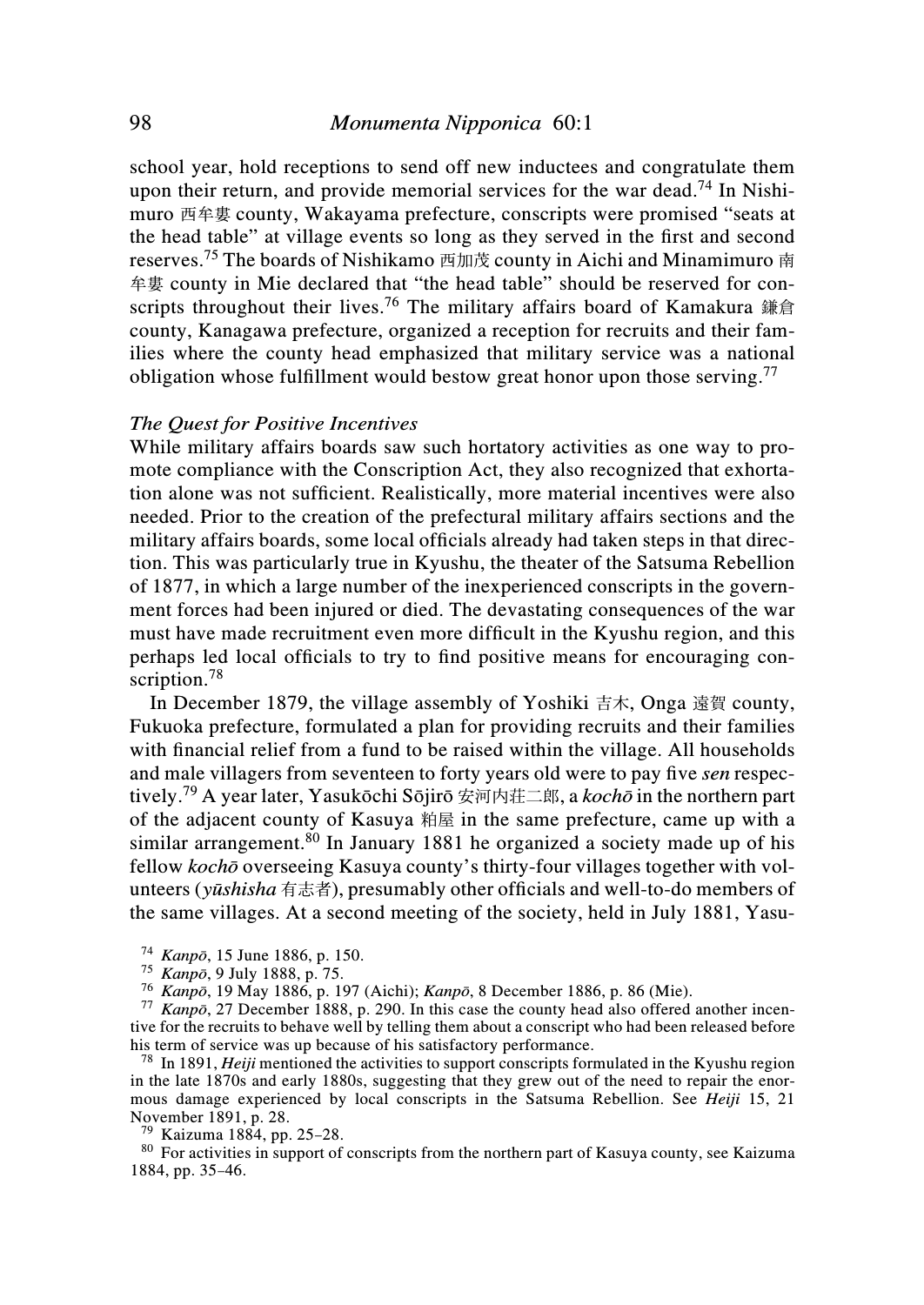kôchi proposed a relief plan for jobless conscripts who had returned from active service whereby the communities from which they came would provide financial support to alleviate the misery of these men, who were, he held, true patriots deserving the highest praise. One member of the society expressed skepticism, stating that the government should be responsible for acknowledging active service since it was the government that needed and therefore implemented the conscription system.

Despite this reservation, Yasukôchi's proposal was ultimately adopted. One who was exempted from military service was to pay one yen and those who paid land taxes were also to contribute some money depending on the amount of the tax. Village leaders were to collect the money, and it was to be deposited with people chosen by representatives of the thirty-four villages. The society would decide on the amount to be given to each conscript. The relief plan for conscripts initially proved difficult to put into practice. In the view of Yasukôchi, the problem lay with the indifference of some village leaders to the gravity of the conscription issue. Quite likely, however, the real cause was the villagers' reluctance to bear the new expense. Yasukôchi asked the county head to pressure the village leaders into collecting the money and finally saw the plan translated into action.

Following the example of their neighbors to the north, the forty-eight villages of the southern part of Kasuya county also introduced a relief plan in December 1882 in which pooled funds were to be used to pay each conscript who had completed his term of service thirty yen. The plan was to be implemented for five years only, however, since the assembly of the federated villages assumed that the government would introduce compensatory measures in the near future.<sup>81</sup> In formulating their relief plan, the Kasuya villager leaders bluntly acknowledged the dilemma they faced in trying to enroll the young men of the community for the draft. As one member of the assembly of federated villages put it,

Those who undertake the three-year service mostly come from poor families. The rich, or those who have a little property, can readily take advantage of the provisions for being exempted from service. The poor can hardly find such means to evade it, however, so many of them finally cannot but undertake active service. Fundamentally, conscription is repaying an obligation to the state in the form of a blood tax. No one should seek to evade it. But even after completing active service and returning to their villages, conscripts are obligated to take part [in the reserves] for several years more, and therefore they cannot easily acquire the skills useful for making a living. In extreme cases, some conscripts end up homeless. We will express our deep sympathy for these conscripts, our fellow countrymen.82

His point coincided with that made a couple of years later by Fukuzawa, who

 $81$  On the relief operation for conscripts in the southern part of Kasuya county, see Kaizuma 1884, pp. 46–49.

<sup>82</sup> Kaizuma 1884, p. 49.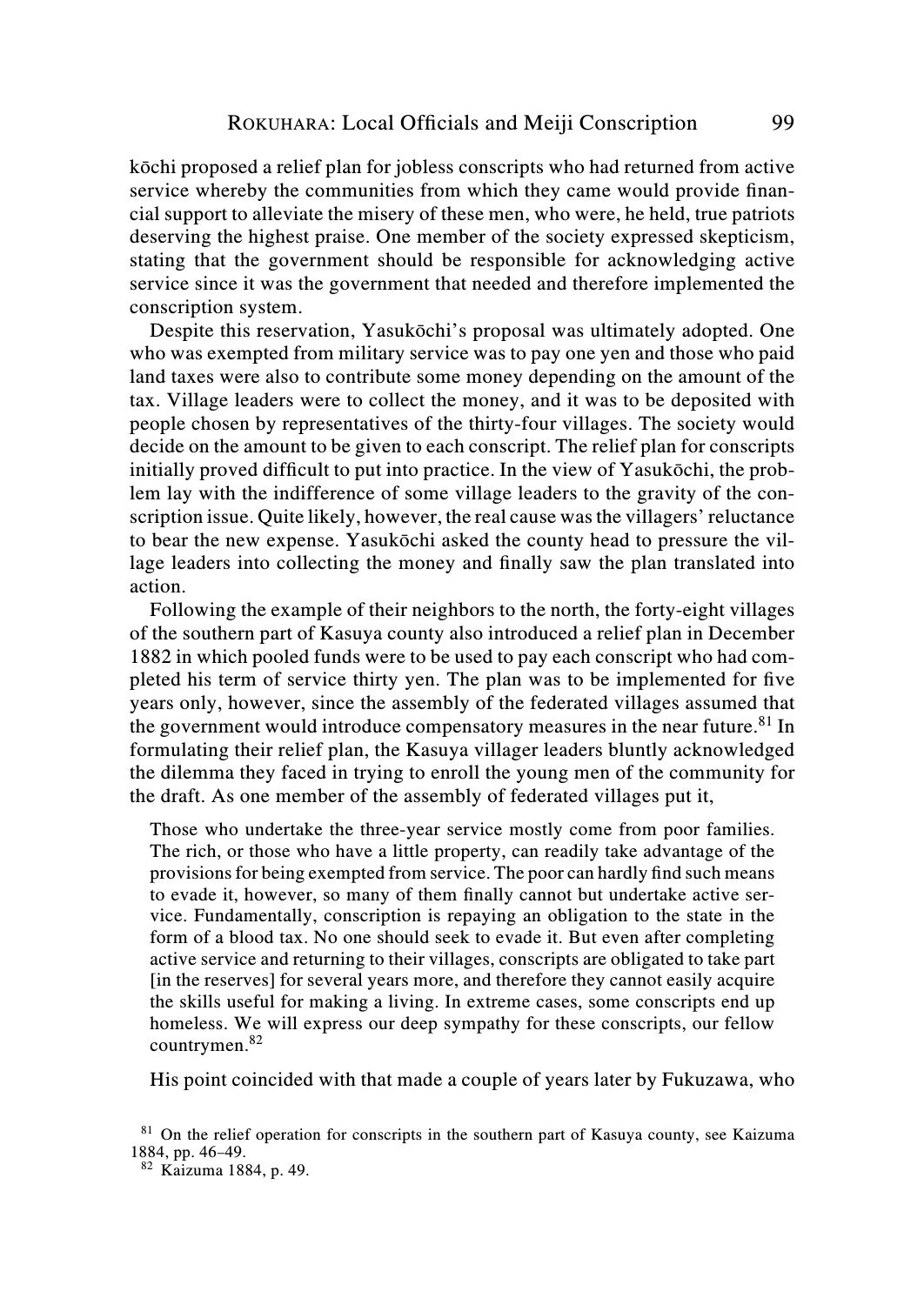mentioned the Kasuya program in his Zenkoku chôheiron 全国徴兵論 of 1884 as a potential model for a nationwide system of support for conscripts.83 In the same period the military affairs sections and boards newly established throughout the country came to similar conclusions. To "remedy people's inclination to try to avoid military service and encourage them to want to perform their national duty," or to "make military service commonly and widely accepted in the future,"<sup>84</sup> they tried to find ways to ameliorate the economic problems suffered by conscripts and their families and to improve the general image of military service.

By the early 1890s, thirty-nine prefectures had developed mechanisms for providing recruits or reservists with some form of economic support. One method of assistance was to compensate the conscript's family for his lost labor by providing help with farm work or money to pay for a hired hand. The village of Ideta 出田 in Kumamoto prefecture, for instance, decided that all households should offer labor assistance to the families of recruits or pay eight sen. The arrangement included the stipulation "To help the conscript's household save money, you should refrain from accepting any meals provided at the conscript's home."<sup>85</sup> Rice or unpolished rice was also a popular relief item. Nishimuro county in Wakayama prefecture specified that the conscript's household should be exempted from the payment of local taxes, which were to be allocated to the remaining households of the village.<sup>86</sup>

Some areas focused on means of assisting reservists or those summoned for the conscription examination to fulfill their obligations. In Ehime prefecture, for example, the military affairs board of Kamiukena 上浮穴 county decided to provide reservists with a travel allowance to reach the place of assembly when they were summoned for practice. The prefectural military affairs board added to this a further sum to cover the reservists' "lunch."87 Military affairs boards in Shizuoka, Ôita, Mie, Shimane, and Hiroshima also offered reservists an allowance for travel, lunch, or accommodation.<sup>88</sup> The military affairs board of Shimane gave allowances to potential recruits who lived in remote areas far from where the draft examination would take place.<sup>89</sup> Draft examinees in Gunma, Yamagata, Kanagawa, and Aomori prefectures also received money designated to cover travel or accommodation expenses.<sup>90</sup>

<sup>90</sup> See Kanpō, 26 January 1888, p. 241 (Gunma); Kanpō, 25 May 1887, p. 241 (Yamagata); Kanpô, 24 March 1888, p. 232 (Kanagawa); and Kanpô, 25 May 1887, p. 241 (Aomori).

<sup>&</sup>lt;sup>83</sup> Fukuzawa 1884a, p. 400.<br><sup>84</sup> *Kanpō*, 18 April 1887, p. 172; *Kanpō*, 1 September 1886, p. 6.<br><sup>85</sup> *Kanpō*, 15 July 1884, p. 8.

<sup>&</sup>lt;sup>86</sup> Kanpô, 9 July 1888, p. 75.<br><sup>87</sup> Kanpô, 28 May 1886, p. 297; Kanpô, 21 August 1886, p. 211.<br><sup>88</sup> See Kanpô, 22 September 1886, p. 235 (Shizuoka); Kanpô, 5 May 1887, p. 44 (Ōita); Kanpô, 19 May 1887, p. 180 (Mie); Kanpô, 21 January 1887, p. 180 (Shimane); and Kanpô, 24 March 1887, p. 234 (Hiroshima).<br><sup>89</sup> *Kanpō*, 22 March 1887, p. 206.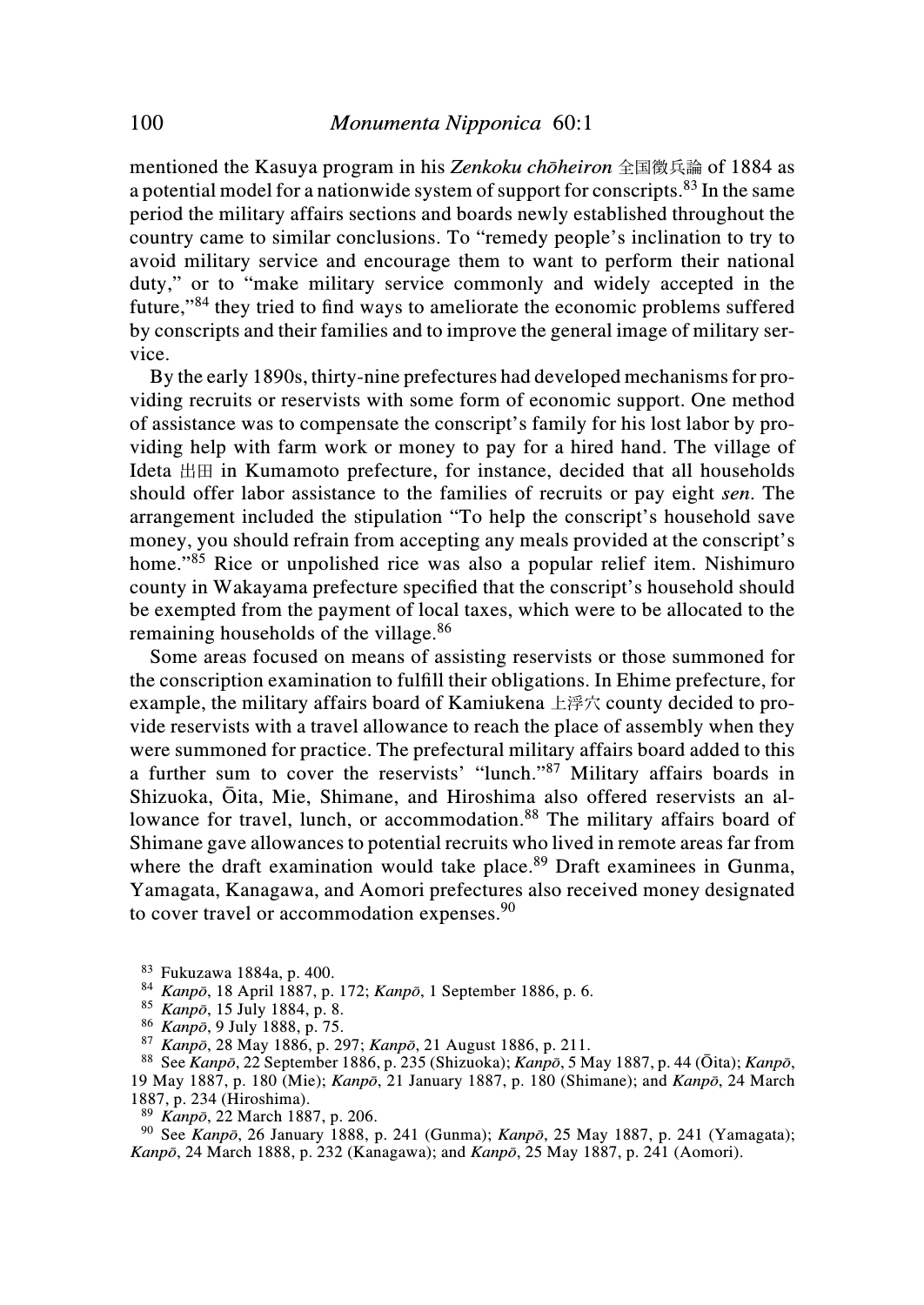One popular means of assistance was to give conscripts a bonus ( $h\bar{\sigma}sh\bar{\sigma}kin \#$ ) 償金 or irôkin 慰労金) if they completed active service successfully. Typically the size of the bonus varied according to the conscripts' performance in the army. A conscript who had been awarded a certificate of diligence, or was promoted to the rank of noncommissioned officer, or volunteered for another term of active service could expect a large reward, while those who had been reprimanded for an infringement of the rules, or contracted a social disease during their service, or returned home before their term expired received reduced rewards or were excluded.<sup>91</sup> In this way the bonuses served an educational as well as charitable purpose.

#### Local Leaders and Support Groups

Those who took the lead in organizing such activities were typically local support groups established at the initiative or with the encouragement of the prefectural military affairs section or prefectural- or county-level military affairs boards.<sup>92</sup> In 1885, for instance, the head of the military affairs section in the Aichi Prefectural Office formulated a plan for setting up an association for granting bonuses to conscripts (*chōhei irō kai*). Those who took the leading role in the association, established the following year, were the county head, the county viceheads, and the *kochō* of Aichi county.<sup>93</sup> To raise the funds for the bonuses, the association levied contributions on three groups: all residents, divided into units of ten households each, those who had been exempted from active service, and well-to-do members of the community identified as "special volunteers" (tokubetsu yûshisha 特別有志者). The same year, the military affairs board in Shiga organized a similar association (shōbu gikai) made up of all youths in the prefecture between the ages of seventeen and twenty. These were required to pay a membership fee of six sen every month.<sup>94</sup> In Saitama the military affairs board created support associations at the county level consisting of all the

<sup>93</sup> On the *chōhei irō kai* of Aichi county, Aichi prefecture, see Aichi-ken Aichi-gun chōhei irō kai daiikkai hōkoku.

<sup>94</sup> For Shiga's shōbu gikai see Kanpō, 9 December 1886, pp. 96–97; Heiji shinpō 3 (31 May 1890), pp. 19–21; Heiji shinpô 4 (7 June 1890), pp. 13–17; Heiji 84 (9 July 1892), pp. 38–40; Heiji 87 (30 July 1892), pp. 37–39; Heiji 88 (6 August 1892), pp. 38–40.

<sup>&</sup>lt;sup>91</sup> Between 1885 and 1889 groups in fifteen prefectures developed mechanisms for offering compensation of this sort: Aichi, Shiga, Saitama, Niigata, Osaka, Nara, Kanagawa, Chiba, Ibaraki, Tochigi, Gunma, Yamanashi, Shizuoka, Wakayama, and Tottori. For detailed examples, see, for Aichi, Aichi-ken Aichi-gun chôhei irô kai daiikai hôkoku, pp. 6–7; and, for Shiga, Heiji shinpô 4 (7 June 1890), pp. 15–17.

 $92$  Notices in Kanpō indicate that military affairs boards were involved in the creation of support systems in Aomori, Akita, Miyagi, Yamagata, Fukushima, Saitama, Kanagawa, Ibaraki, Tochigi, Yamanashi, Shizuoka, Fukui, Kyoto, Shiga, Okayama, Tottori, Ehime, Kôchi, Ôita, and Saga. In Aichi, the support plan was set up at the suggestion of the military affairs section. The military affairs section appears to have initiated the support program in Nagano, Ishikawa, Wakayama, and Kagoshima as well. In Iwate, Chiba, Gunma, Tokyo, Niigata, Mie, Nara, Osaka, Hyôgo, Hiroshima, Shimane, Fukuoka, Kumamoto, and Miyazaki the local governing body or local elites took the lead.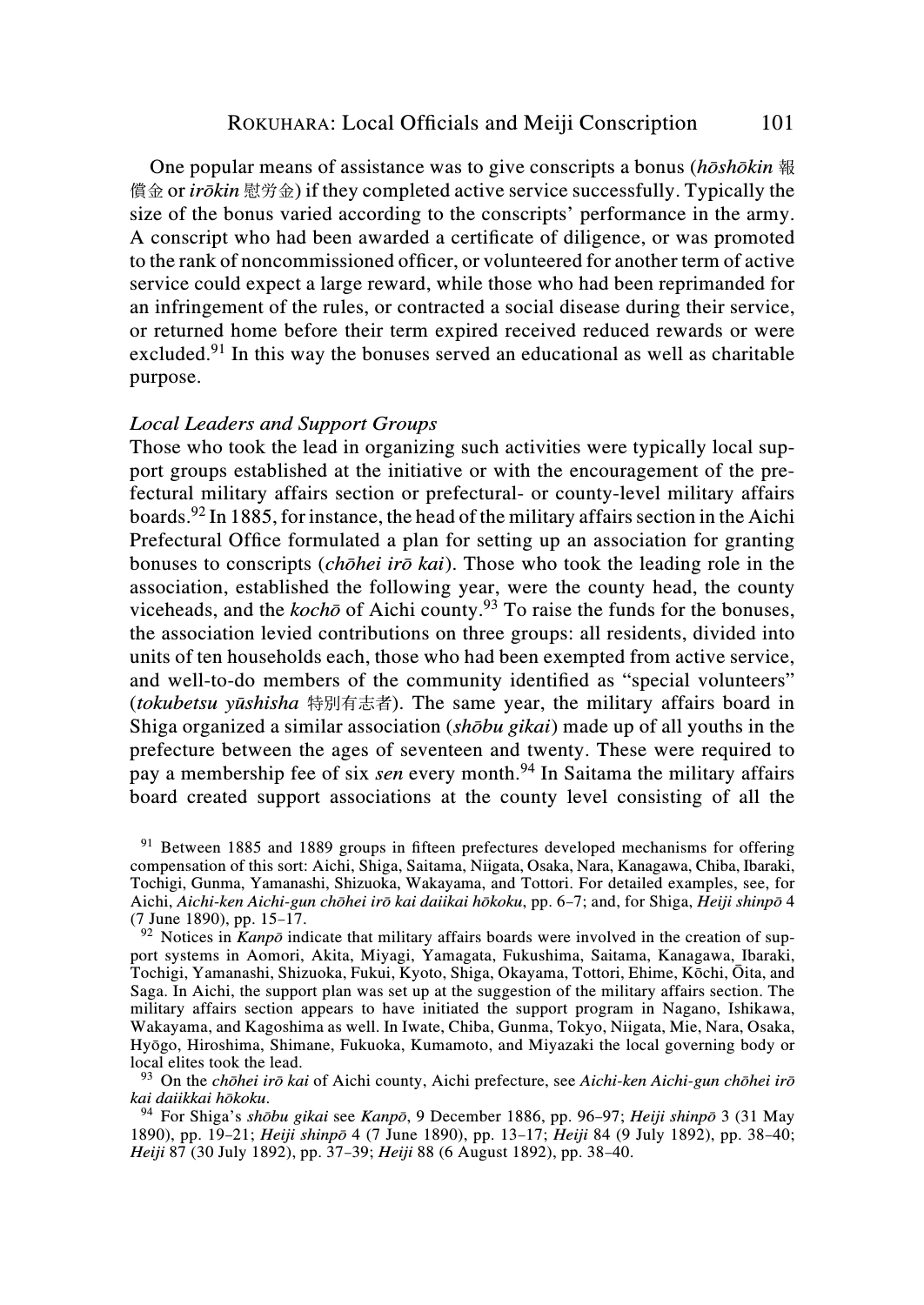households in the county. The fees were set according to the economic condition of the county.95

Between 1885 and 1889, twelve other prefectures apart from Aichi, Shiga, and Saitama formed organizations to raise support funds of a similar nature.<sup>96</sup> Although these organizations differed in various specifics, in their general orientation they were much alike. They were established by members of the military affairs board, who invited people to join the organization, collected money, and handled the necessary clerical details. The organizers did this work without pay, and, moreover, themselves made substantial donations to the compensation fund. As their first line of support the organizers turned to local leaders and well-todo members of the community. In Saitama, for example, the county-level support organizations had branch offices in each village, where, under the direction of the kochô, the leading members of the village carried out the specified activities.<sup>97</sup> The involvement of such people was essential, not only because of their influence over the community, but because their financial resources were crucial to sustaining the operation.

Collecting donations for the compensation fund undoubtedly entailed a variety of difficulties. Almost all households were asked to contribute, and the money collected as a "membership fee" or "donation" was in effect a "tax." For those already suffering from the consequences of the deflation policy of the 1880s, this tax was an additional burden. In most cases, the rules of the support associations noted that those seeking donations should take into account the financial circumstances of each household. They also stated, however, that "if someone says he cannot contribute, the  $koch\bar{o}$  should carefully examine the reason, and the village assembly should discuss how to deal with him,"<sup>98</sup> or "if someone cannot contribute, his relatives or the entire community should contribute in his place."<sup>99</sup> The target figure was usually assigned the village as a whole, which meant that if one household did not pay, its neighbors were responsible for covering the difference. To overcome resentment against the support operation, local officials had to set a "good example" for others by donating substantial sums themselves. In Shiga, Aomori, and Kumamoto, local officials donated by deduction from their monthly pay.<sup>100</sup> Local benefactors who made special contributions received recognition in the form of "a letter of appreciation," or "a silver cup," or "newspaper articles applauding their good intention."101 They also had

<sup>&</sup>lt;sup>95</sup> Kanpō, 1 May 1886, p. 5. For the rules and mode of operation of these support associations, see, for instance, those for Minami-Saitama county (Kanpō, 11 January 1887, p. 72).

<sup>96</sup> Shôbu kai were also established in Niigata, Osaka, and Nara. Kanagawa, Chiba, Ibaraki, Tochigi, Gunma, Yamanashi, Shizuoka, Wakayama, and Tottori organized associations described as *chohei iro kai* or *chohei iro gikai*.

<sup>&</sup>lt;sup>97</sup> Kanpō, 11 January 1887, p. 72.<br><sup>98</sup> Heiji 51 (21 November 1891), pp. 28–30.<br><sup>99</sup> Heiji 57 (2 January 1892), p. 33.<br><sup>100</sup> See Kanpō, 9 December 1886, p. 97 (Shiga); Kanpō, 2 March 1888, p. 17 (Aomori); Heiji 51 (21 November 1891), pp. 28–30 (Kumamoto).

<sup>&</sup>lt;sup>101</sup> See Heiji shinpō 4 (7 June 1890), p. 13; Heiji 58 (9 January 1892), p. 39.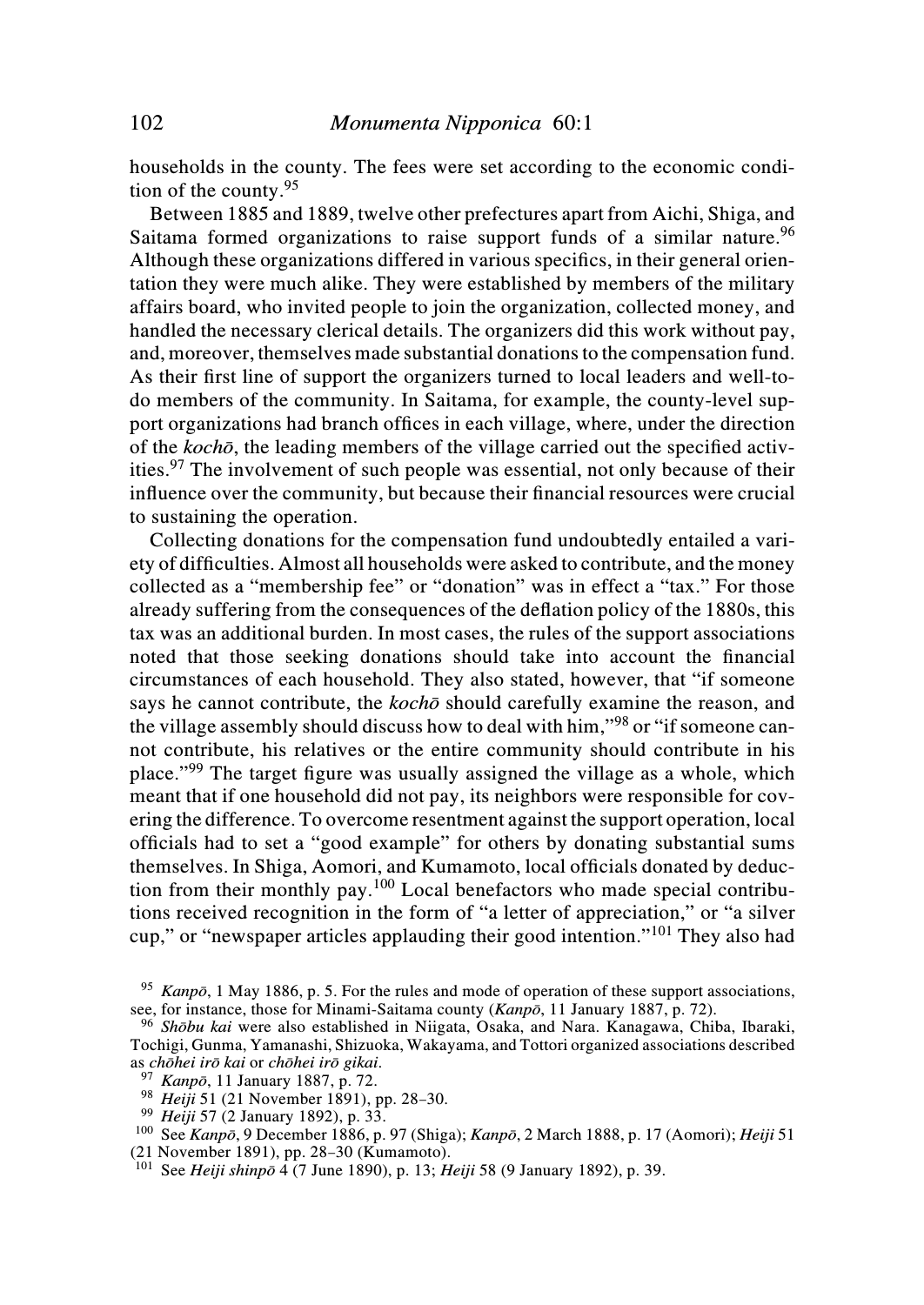the gratification of playing a central role in the ceremonies held to honor the recruits upon their return from service and award them the bonuses.

The detailed record of the first award ceremony organized by the support association of Aichi county in October 1887 provides a concrete example how these various elements of the Meiji conscription campaign came together.<sup>102</sup> The members of the support association, consisting of the county head, the viceheads, other staff members of the county office, and fourteen representative kochô, made all the necessary arrangements, from collecting the funds for the bonuses to decorating the hall of Honnonji 本遠寺 temple in Atsuta Tanaka-chô 熱田田中 町, where the ceremony was held. For the bonuses, they gathered one hundred yen from "special volunteers," most of whom were their fellow county officials and kochô. The county head, Takagi Ensei 高木延世, personally donated five yen.

Thirty-five men had been inducted in 1884, but only thirteen were invited to the 1887 ceremony. The remainder were excluded on grounds that they had been subject to disciplinary action or had returned before the expiration of their term of service. For the ceremony, the temple hall was decorated with flowers, and the national flag was hoisted at the entrance. A framed copy of the Rescript to Soldiers and Sailors hung at the front of the hall. The ceremony began at one o'clock in the afternoon when the organizers, in formal dress, took their appointed seats. Besides the members of the support association and the thirteen conscripts, those attending included the conscripts' parents, two military officers, two county officials, the local police head, the school principal, fifty-two people from the kochô offices, and 131 specially invited guests. Reporters from three local newspapers also attended.

The ceremony proper consisted of music and speeches, with the high point being the reading of the conscripts' names and Takagi's award to each of a testimonial and a bonus ranging from ten to four yen. Following the bestowal of the awards, Captain Shirai Mitsugu 白井巳胤, the chief officer for military affairs in Aichi county, made a speech in which he expressed gratitude to Takagi and the other members of the support association for arranging the ceremony and elaborated on the proper character of a soldier. Following this speech, a conscript with the rank of corporal who had received a bonus of five yen responded on behalf of his fellow conscripts:

Needless to say, military service is a national obligation of great importance, and all men in our nation should live up to this obligation. If, however, a man is unfortunately too short or too weak to undertake military service, he will be unable to fulfill his duty. We, our humble selves, are fortunately tall, stout, and in robust health, so we could undertake military service, fulfilling our duty, although it is but a small part of our entire obligation to the nation. There is no pleasure so great as that which comes from having performed such a duty.

Declaring that the kind intentions of the support association left him choked with

 $102$  See Aichi-ken Aichi-gun chōhei irō kai daiikkai hōkoku.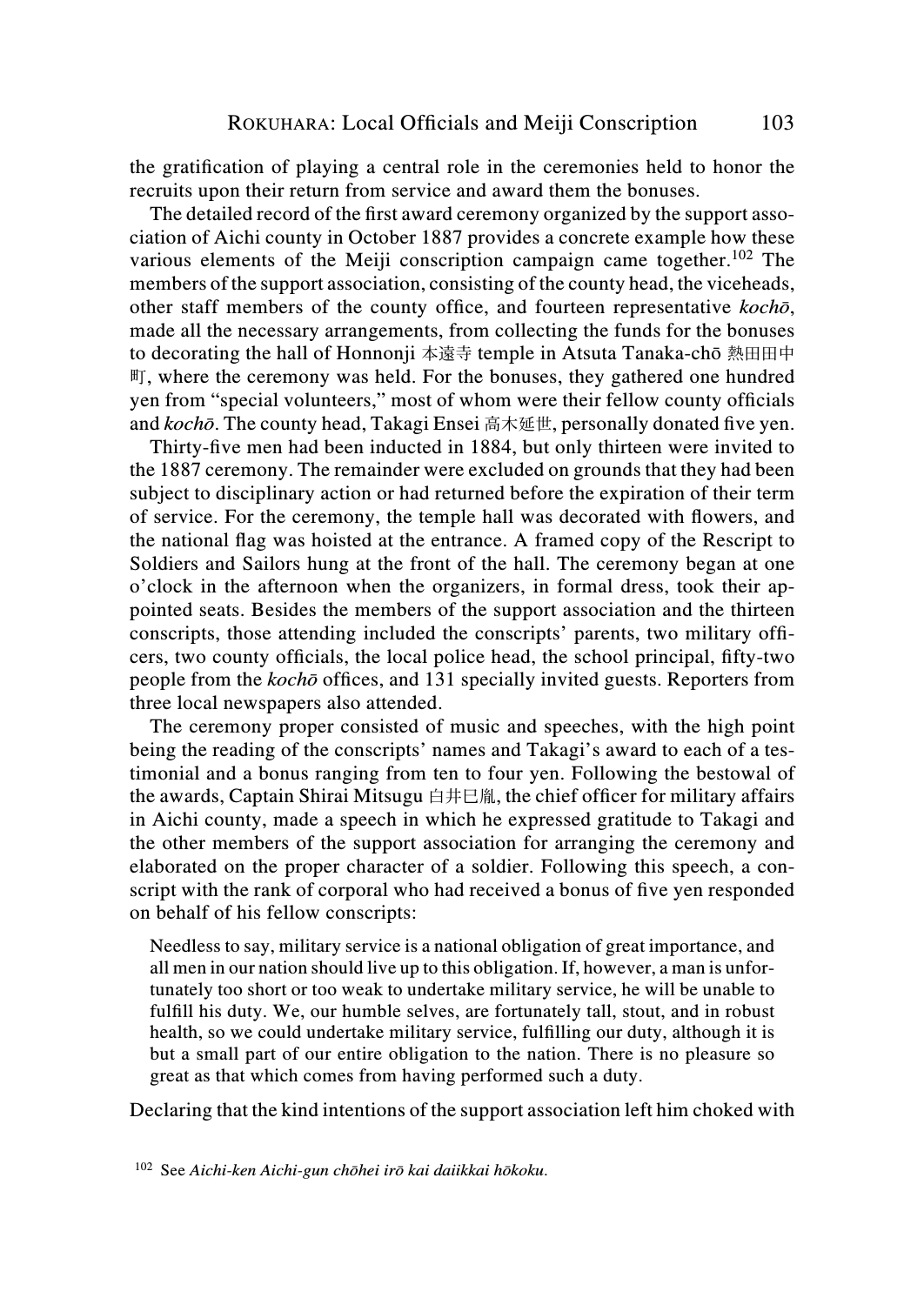tears of gratitude, the conscript pledged his determination to continue to strive to do his duty.

The ceremony concluded with further speeches from some of the organizers and donees. One of the speakers, a kochô who was also a member of the support association, noted that most of the young men he had encountered previously had been timid, thinking only about how to escape military service, while those inducted had often behaved like "rude bumpkins" and had disgraced the soldiery's reputation. He was sure that henceforth, however, the residents of the county, knowing there were distinguished conscripts of the sort honored that day, would have a new image of military service.

#### Looking to the Future

For those directly involved, the incentives formulated in the course of the Meiji conscription campaign had various positive consequences. For the military affairs sections, they served as ways to promote the conscription system itself. County officials and  $koch\bar{o}$  struggling to implement the system at the grassroots level undoubtedly hoped that the promise of financial aid would ease their task. Villagers may have disliked the burden of having to contribute to support funds, yet they knew their sons might be the next to be inducted and hence receive support. The campaign thus succeeded for the simple reason that it promised benefits both to those who initiated it and those to whom it applied.

The Army Ministry, however, showed a certain ambivalence about the nature of the incentives promoted by local officials. In December 1893, Katsura Tarô, then head of the Third Army Division, based in Nagoya, was invited to the opening ceremony of the support association of Nukata 額田 county, Aichi prefecture. In his speech he praised the members of the association for the "noble spirit" that had encouraged them to create such an association and declared that he was convinced that their example would encourage people to stand up for the nation. But he also commented that people should be expected to undertake military service willingly, "without such an expensive operation."103 Contrary to Katsura's expectation, however, conscription ceremonies came to be performed in an ever grander manner, with more people invited and more money spent. In most towns and villages it became a regular annual event for the residents all to gather, with flags and banners in their hands, to send new conscripts off to the army or welcome back those who had completed their tour of duty. In April 1900, Katsura, then army minister, remarked at a conference for prefectural governors organized by the Home Ministry that someday such treatment would become hospitable only on the surface; those offering it would tire of what they had been doing and the recipients would not be grateful at all.<sup>104</sup> In the same way the army continued to resist the idea of a more far-reaching national system of compensation for recruits.

<sup>&</sup>lt;sup>103</sup> For Katsura's speech, see Endō 1976, pp. 11–12.<br><sup>104</sup> Endō 1976, p. 15.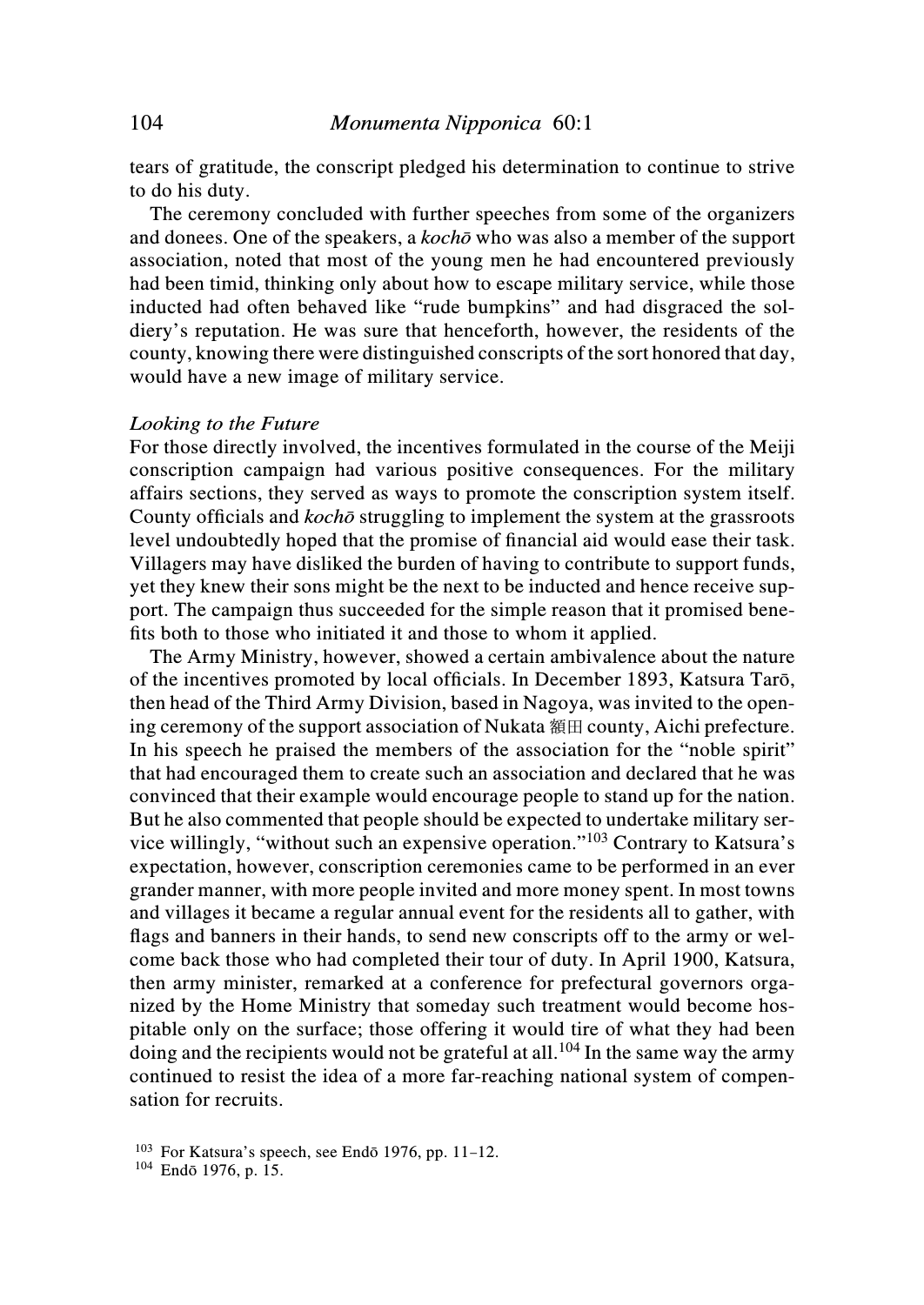Japan's wars against China and Russia and her participation in World War I, which resulted in heavy casualties, brought increased calls for a national system of compensation. Following the Sino-Japanese War of 1894–1895, the government enacted a law providing consolation grants to those who had suffered casualties and their families.<sup>105</sup> Decrying the insufficiency of such arrangements, various groups continued to campaign for additional measures. In 1914, 130 people and three members of the Seiyûkai 政友会 from the city of Takasaki 高崎 in Gunma prefecture submitted a petition to the Diet in which, reviving the arguments of Kawamura Shôhei, Fukuzawa Yukichi, and Manaka Naomichi, they proposed that the government should levy a tax on those exempted from conscription and use the resulting funds to raise the daily wages of conscripts and provide compensation to those who had finished their term of service.<sup>106</sup> The Ministry of Finance also formulated plans for a conscription tax and, in December 1915, sounded out the views of the Army Ministry regarding it.<sup>107</sup> The Army Ministry, however, rejected the idea, declaring that a conscription tax would be contrary to the principles of the system of conscription. Subsequently the Diet discussed the introduction of a conscription tax on several occasions, but always met with resistance from the Army Ministry, which insisted that the reward for active service should not be money but the honor associated with service. Only in 1917, as the consequence of vigorous civil movements, was the Relief Act for Soldiers and Sailors (Gunji Kyûgohô 軍事救護法) at length promulgated.<sup>108</sup> This extended the possibility of relief not just to those who had suffered casualties, but also to families unable to sustain themselves economically because of the conscription of a family member.<sup>109</sup>

Two years later, in 1919, Yamagata Aritomo contributed an article to a volume on Meiji political history. In it he discussed the two important institutions, conscription and local administration, in whose formulation he had played an instrumental role. Looking back upon the early days of conscription, Yamagata wrote,

Sons of peasants, artisans, and merchants never understood that the duty of military service was nothing but the right of national defense. It was hard to remedy their cowardice and poltroonery immediately. Many of them were not ready to join the army. Therefore conscripting these people was arduous work. Today, you will hardly imagine how difficult it was.<sup>110</sup>

Yamagata's retrospective tone suggests that, by the time he wrote, the major obstacles to instituting the new military system had been overcome. In part this was due to the 1889 revision of the Conscription Act, which strictly limited the

<sup>&</sup>lt;sup>105</sup> See Ishiwaki 1994.<br><sup>106</sup> Katō 1996, pp. 181–82.<br><sup>107</sup> Katō 1996, pp. 182–85.<br><sup>108</sup> See Kaneda 1996. On the debates regarding the introduction of a conscription tax and other national compensation for conscripts in prewar Japan, see also Ichinose 1995, 1997, 2000, and 2001; Gunji 1995 and 1997; Oguri 1999.

<sup>&</sup>lt;sup>109</sup> For the Gunji Kyūgohō, see *Taishō nenkan hōrei zensho*, vol. 6:1, pp. 1–4.<br><sup>110</sup> Yamagata 1919, p. 394.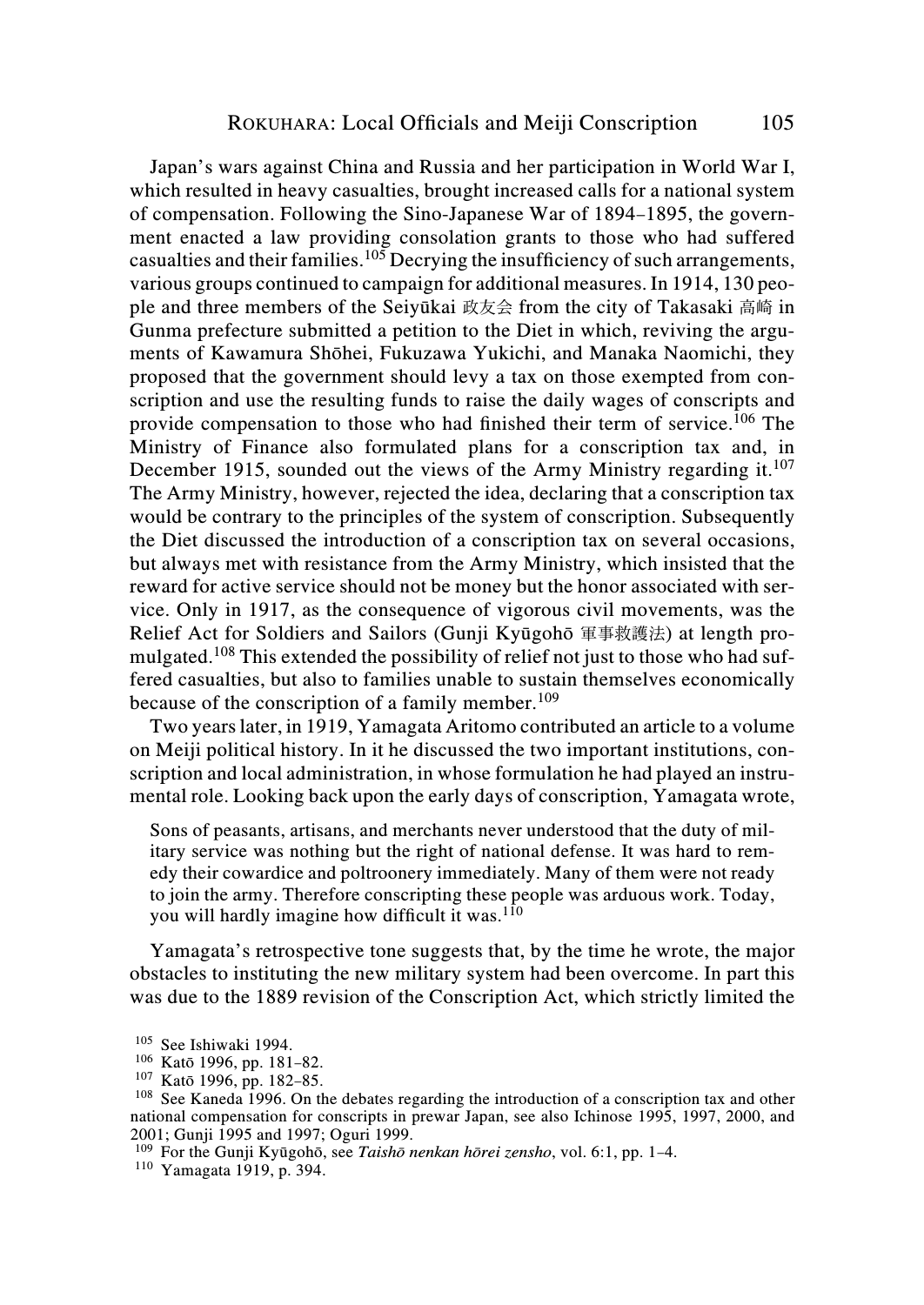criteria for exemption. Yet, it may also be said that growing popular acceptance of conscription owed much to the efforts by local military affairs boards to find practical and flexible ways of ameliorating what the army termed the "principle of conscription," even while promoting compliance with the system.

## **REFERENCES**

Aichi-ken Aichi-gun chôhei irô kai daiikkai hôkoku

Muraki Tsurujirô 村木鶴二郎, ed. Aichi-ken Aichi-gun chôhei irô kai daiikkai hôkoku 愛知県愛知郡徴兵慰労会第一回報告. Aichi-ken, Shiratori-chô: Aichi-ken Aichi-gun Chôhei Irô Kai, 1887.

Arakawa 1992

Arakawa Shôji 荒川章二. "Shizuoka-ken ni okeru shoki heiji gyôsei to chôhei engo dantai no keisei" 静岡県における初期兵事行政と徴兵援護団体の形成. Shizuoka-ken shi kenkyû 静岡県史研究 8 (1992), pp. 91–105.

Arakawa 2001

Arakawa Shôji. Guntai to chiiki 軍隊と地域. Aoki Shoten, 2001.

Baxter 1994

James C. Baxter. The Meiji Unification Through the Lens of Ishikawa Prefecture. Council on East Asian Studies, Harvard University, 1994.

"Chôhei kihi o fusegu kôtatsu"

"Chôhei kihi o fusegu kôtatsu" 徴兵規避ヲ防ク公達. In Dajô ruiten 太政類典. Doc. 1- 2A-009-00・太-00440-100. Kokuritsu Kôbunshokan 国立公文書館, Tokyo.

"Chôhei ni kanshi kaku fuken e chûikata otasshi kore aritaki mune ukagai" "Chôhei ni kanshi kaku fuken e chûikata otasshi kore aritaki mune ukagai" 徴兵ニ 関シ各府県エ注意方御達有之度旨伺. In Gyôsei kessairoku 行政決裁録. Doc. 1-2A-034- 04・単-01979-100. Kokuritsu Kôbunshokan 国立公文書館, Tokyo.

"Chôhei no gi ni tsuki kengi"

"Chôhei no gi ni tsuki kengi" 徴兵之儀ニ付建議. In "Kessairoku rikugun, kan 決裁録 陸軍, 完. Doc. 1-2A-034-02・単-01534-100. Kokuritsu Kôbunshokan 国立公文書館, Tokyo.

"Chôheirei sankô gohanpu ainaritaki mune ukagai"

"Chôheirei sankô gohanpu ainaritaki mune ukagai" 徴兵令参考御頒布相成度旨伺. In Kôbunroku 公文録. Doc. 1-2A-00-00・公-01175-100. Kokuritsu Kôbunshokan 国 立公文書館, Tokyo.

Ehime-ken kisoku ruijû

Nakagawa Yoshikiyo 中川義清, ed. Meiji jūhachinen ichigatsu shirabe: Meiji jūnananen shimohanki Ehime-ken kisoku ruijū 明治十八年調: 明治十七年下半期愛媛県 規則類聚. Ehime-ken, Matsuyama-shi: Kōyōsha, 1885.

Endô 1976

Endô Yoshinobu 遠藤芳信. "1880 kara 1890 nendai ni okeru chôheisei to chihô gyôsei kikan no heiji jimu kanshô" 1880~1890年代における徴兵制と地方行政機関の 兵事事務管掌. Rekishigaku kenkyû 歴史学研究 437 (October 1976), pp. 1–15.

## Fujita 1967

Fujita Tsuguo 藤田嗣雄. Meiji gunsei 明治軍制. Privately published, 1967.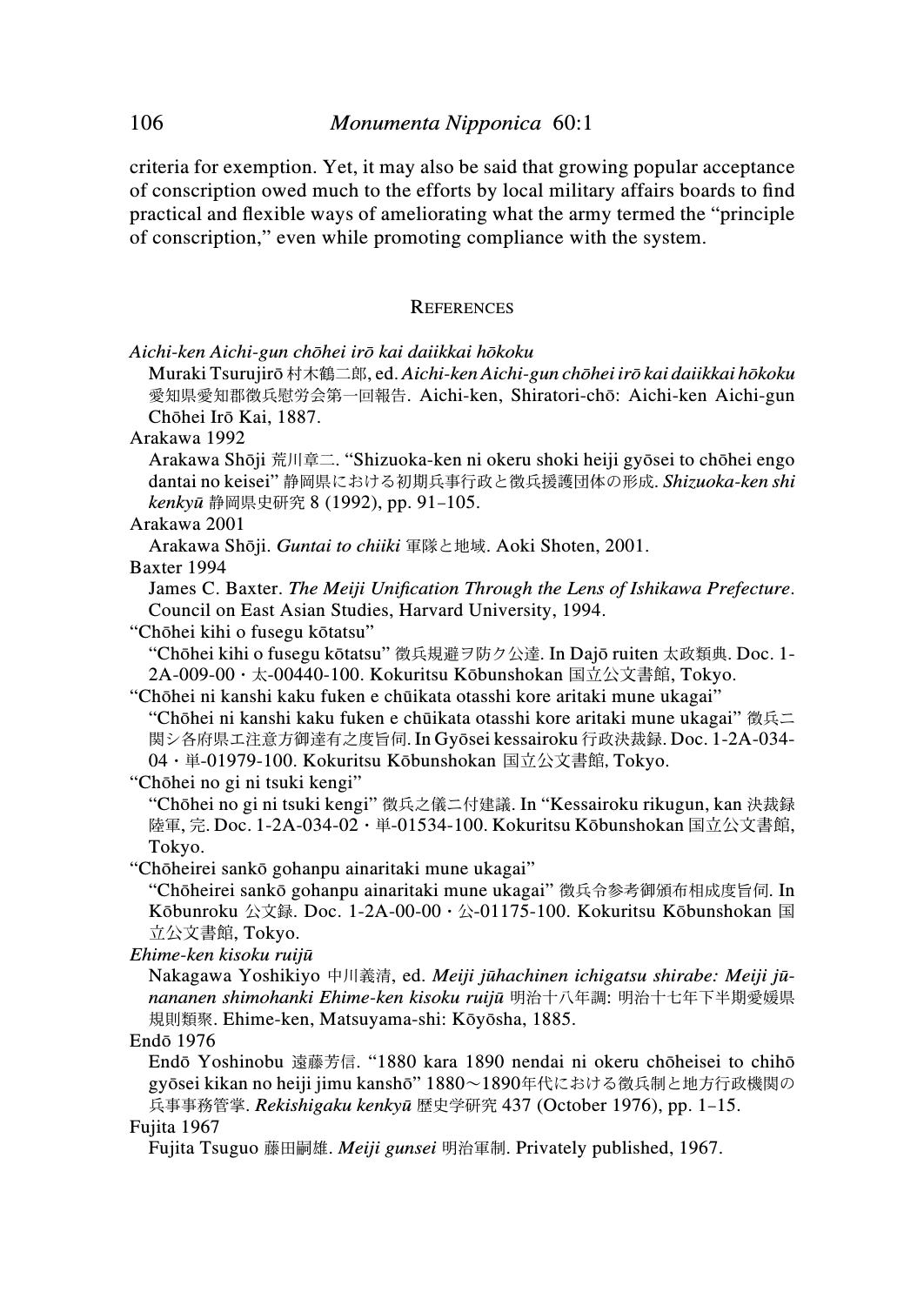"Fuken chôhei hikaku hyô o aguru no hyô" "Fuken chôhei hikaku hyô o aguru no hyô" 府県徴兵比較表ヲ上ルノ表. In Kôbunroku Meiji jûgonen rikugunshô jûnigatsu, zen 公文録明治十五年陸軍省十二月, 全. Doc. 1- 2A-010-00・公-03317-100. Kokuritsu Kôbunshokan 国立公文書館, Tokyo. Fukuzawa 1884a Fukuzawa Yukichi 福沢諭吉. Zenkoku chōheiron 全国徴兵論. In vol. 5 of Fukuzawa Yukichi zenshû 福沢諭吉全集. Iwanami Shoten, 1959. Fukuzawa 1884b Fukuzawa Yukichi. "Heieki nogareshimu bekarazu" 兵役遁れしむ可らず. In vol. 9 of Fukuzawa Yukichi zenshû 福澤諭吉全集. Iwanami Shoten, 1960. Fukuzawa 1886 Fukuzawa Yukichi. "Kokueki wa kokumin byôdô ni futan subeshi" 国役は国民平等 に負擔すべし. In vol. 10 of Fukuzawa Yukichi zenshû 福澤諭吉全集. Iwanami Shoten, 1960. Gunji 1995 Gunji Jun 郡司淳. "Gunji kyûgohô no seiritsu to rikugun" 軍事救護法の成立と陸軍. Nihonshi kenkyû 日本史研究 397 (September 1995), pp. 1–24. Gunji 1997 Gunji Jun. "Gunji kyûgohô no juyô o meguru gun to heishi" 軍事救護法の受容をめ ぐる軍と兵士. Rekishi jinrui 歴史人類 25 (March 1997), pp. 47–84. Guntai, heishi Guntai, heishi 軍隊・兵士. Ed. Yui Masaomi 由井正臣 et al. Vol. 4 of Nihon kindai shisô taikei 日本近代思想大系. Iwanami Shoten, 1989. Haraguchi 1972 Haraguchi Kiyoshi 原口清. Meiji zenki chihō seijishi kenkyū, jō 明治前期地方政治史 研究, 上. Hanawa Shobô, 1972. Haraguchi 1974 Haraguchi Kiyoshi. Meiji zenki chihō seijishi kenkyū, ge 明治前期地方政治史研究, 下. Hanawa Shobô, 1974.

#### Heiji

Heiji 兵事 (nos. 46–104). Heiji Shinpōsha, 1891–1892.

Heiji shinpô

Heiji shinpō 兵事新報 (nos. 1-45). Heiji Shinpōsha, 1890-1891.

Hôrei zensho

Meiji nenkan hôrei zensho 明治年間法令全書. Hara Shobô, 1974–1976.

Ichinose 1995

Ichinose Toshiya 一ノ瀬俊也. "Heieki gimu futan no kôheika mondai to 'gokoku kyôsai kumiai' kôsô" 兵役義務負担の公平化問題と「護国共済組合」構想. Kyûshû shigaku 九州史学 112 (June 1995), pp. 34–55.

## Ichinose 1997

Ichinose Toshiya. "Dai ichiji taisen go no rikugun to heiekizei dônyûron" 第一次大 戦後の陸軍と兵役税導入論. Nihon rekishi 日本歴史 614 (July 1997), pp. 74–90.

## Ichinose 2000

Ichinose Toshiya. "Gunji engo to jûgo hôkôkai" 軍事援護と銃後奉公会. Nihon rekishi 日本歴史 627 (August 2000), pp. 71–87.

#### Ichinose 2001

Ichinose Toshiya. "Nichiro sengo no minkan ni okeru gunji kyûgo kakujûron no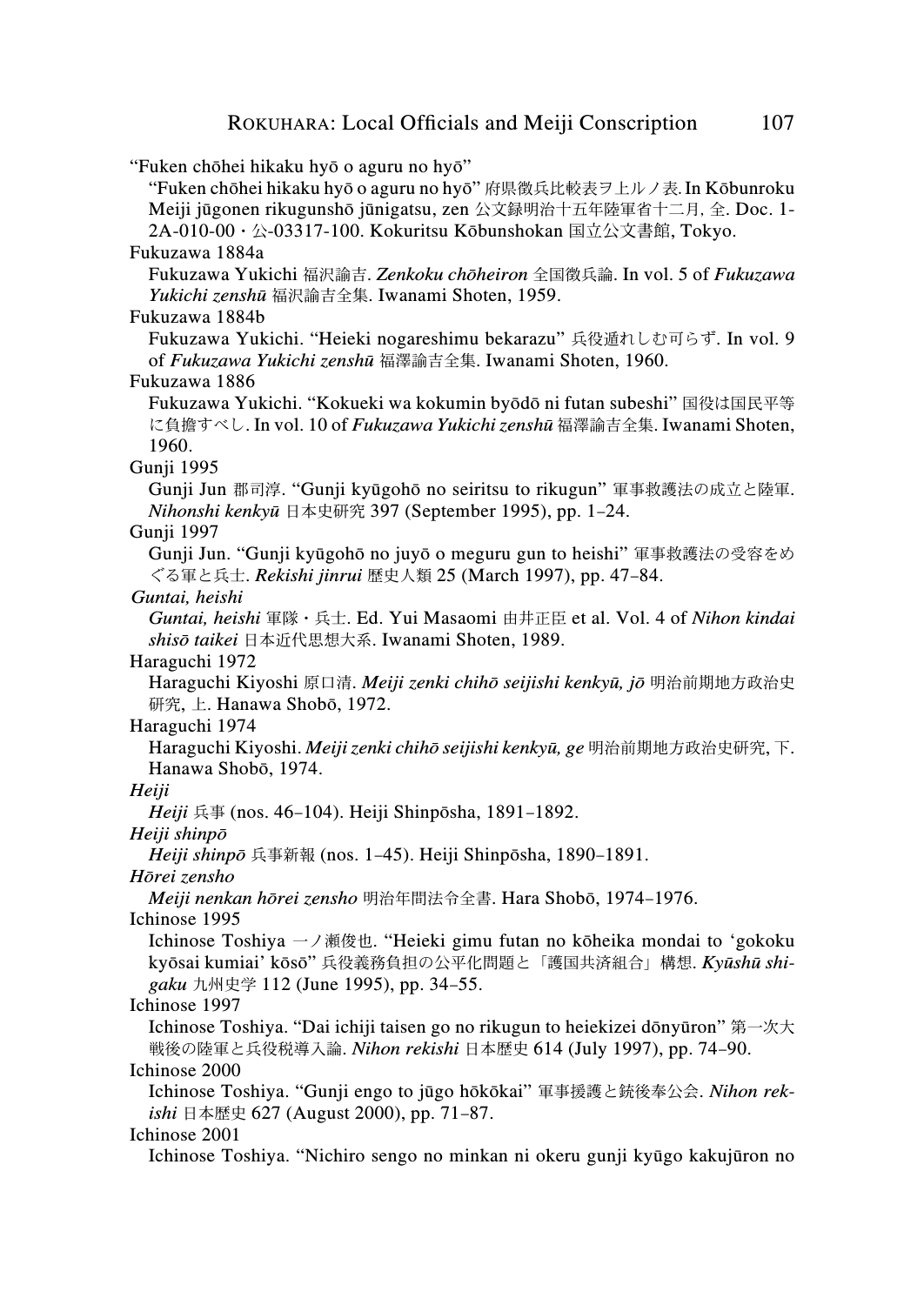tenkai" 日露戦後の民間における軍事救護拡充論の展開. Kokuritsu Rekishi Minzoku Hakubutsukan kenkyû hôkoku 国立歴史民族博物館研究報告 91 (March 2001), pp.  $1-19.$ 

Ishiwaki 1994

Ishiwaki Yoshiyuki 石脇好幸. "Nisshin sensô zengo no hôseido (2): Shôhei no shogû ni kakawaru senji hôsei no seibi to sono jittai" 日清戦争前後の法制度(二): 将兵の処遇に 関わる戦時法制の整備とその実態. Boei Daigakko kiyō 防衛大学校紀要 68 (March 1994), pp. 69–110.

Kaizuma 1884

Kaizuma Kanzô 海妻甘蔵, ed. Chôhei goei roku 徴兵後栄録. Fukuoka: Yamazaki Noboru, 1884.

"Kaku fuken chôhei hikaku hyô"

"Kaku fuken chôhei hikaku hyô" 各府県徴兵比較表. In Kôbunroku Meiji jûgonen rikugunshô jûnigatsu, zen 公文録明治十五年陸軍省十二月, 全. Doc. 1-2A-026-00・公-03317-100. Kokuritsu Kôbunshokan 国立公文書館, Tokyo.

"Kaku fuken chôhei jimu tantô kanri tôkyû narabi jin'in hyô"

"Kaku fuken chôhei jimu tantô kanri tôkyû narabi jin'in hyô" 各府県徴兵事務担当官 吏等級并人員表. In Kessairoku rikugun, kan 決裁録陸軍, 完. Doc. 1-2A-034-02・単-01534-100. Kokuritsu Kôbunshokan 国立公文書館, Tokyo.

Kaneda 1996

Kaneda Nisaku 金太仁作. Gunji kyûgohô to Mutô Sanji 軍事救護法と武藤山治. Kokumin Kaikan Kōmin Kōzabu, 1935. Repr. as vol. 40 of Senzenki shakai jigyō kihon bunkenshû 戦前期社会事業基本文献集. Nihon Tosho Sentâ, 1996.

Kanpô

Kanpô 官報 (July 1883—December 1892).

Kanpô hyakunen no ayumi

Kanpô hyakunen no ayumi 官報百年のあゆみ. Ôkurashô Insatsu Kyoku, 1983. Katô 1996

Katō Yōko 加藤陽子. Chōheisei to kindai Nihon 徴兵制と近代日本. Yoshikawa Kôbunkan, 1996.

Kikegawa 1955

Kikegawa Hiroshi 亀卦川浩. Meiji chihô jichi seido no seiritsu katei 明治地方自治制 度の成立過程. Tôkyô Shisei Chôsakai, 1955.

Kikuchi 1994

Kikuchi Kunisaku 菊池邦作. Chôhei kihi no kenkyû 徴兵忌避の研究. In vol. 16 of Nihon heiwaron taikei 日本平和論大系, pp. 10–276. Nihon Tosho Sentâ, 1994. Kondô 1978

Kondō Kanehiro 近藤金広. Kanpō sōkan zengo 官報創刊前後. Hara Shobō, 1978. Matsushita 1981

Matsushita Yoshio 松下芳男. Chōheirei seiteishi 徴兵令制定史. Naigai Shobō, 1943. Repr. Satsuki Shobô, 1981.

Meiji nyûsu jiten

Meiji nyûsu jiten 明治ニュース事典. 10 vols. Mainichi Communications, 1983–1986. Meiji shonen nômin sôjôroku

Tsuchiya Takao 土屋喬雄 and Ono Michio 小野道雄, ed. Meiji shonen nōmin sôjôroku 明治初年農民騒擾録. Nanboku Shoin, 1931. Repr. Keisô Shobô, 1953.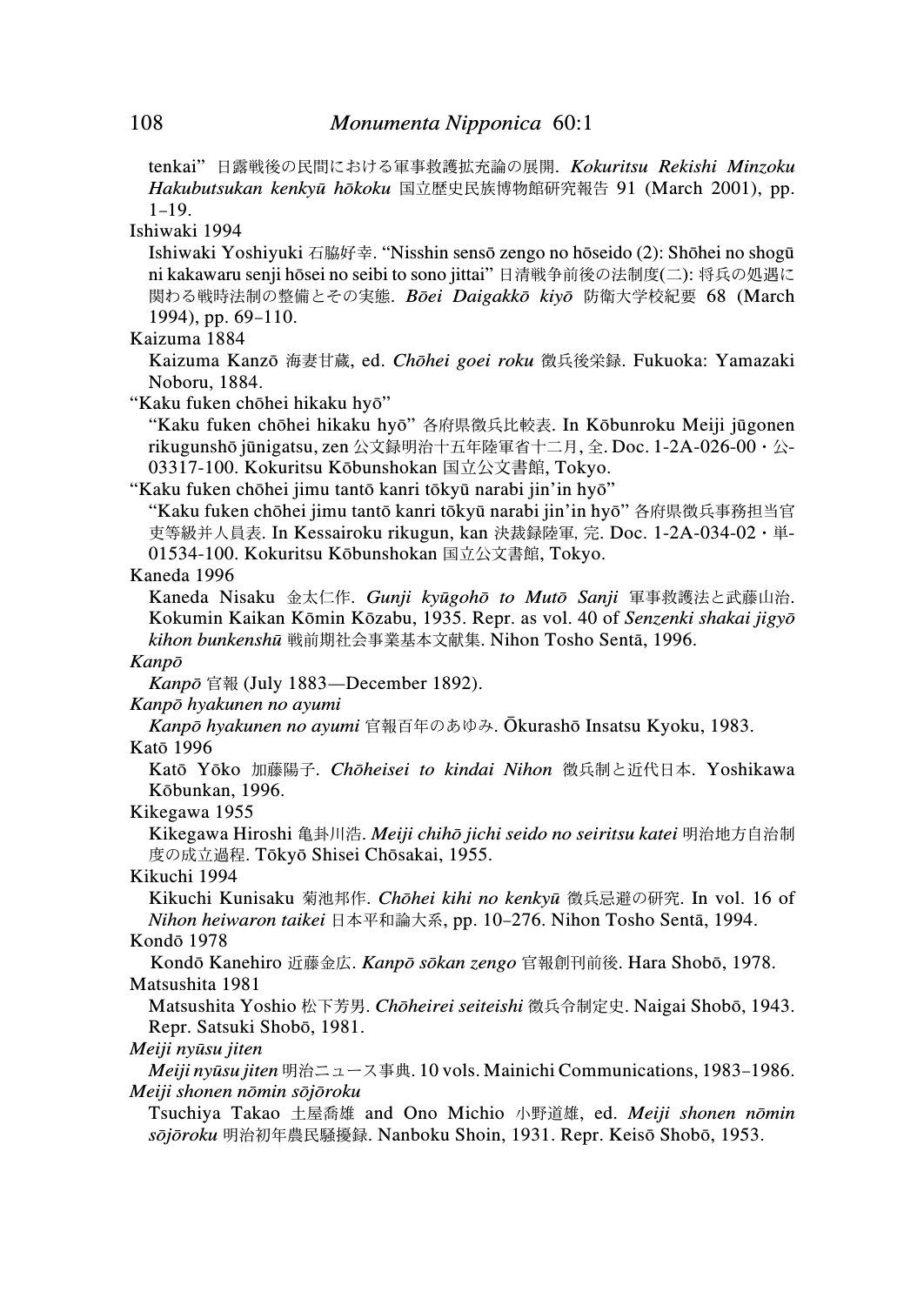Nedanshi nenpyô

Nedanshi nenpyô: Meiji, Taishô, Shôwa 値段史年表: 明治・大正・昭和. Asahi Shinbunsha, 1988.

Norman 1978

E. Herbert Norman. Soldier and Peasant in Japan: The Origins of Conscription. New York: International Secretariat, Institute of Pacific Relations, 1943. Repr. New York: AMS Press, 1978.

Ôe 1981

Ôe Shinobu 大江志乃夫. Chôheisei 徴兵制. Iwanami Shoten, 1981.

Oguri 1999

Oguri Katsuya 小栗勝也. "Gunji kyûgohô no seiritsu to gikai" 軍事救護法の成立と議 会. Hôsei ronsô 法政論叢 35:2 (May 1999), pp. 135–51.

Ôhama 1978

Ôhama Tetsuya 大浜徹也. Tennô no guntai 天皇の軍隊. Kyôikusha, 1978. Ôshima 1977

Ôshima Mitsuko 大島美津子. Meiji no mura 明治のむら. Kyôikusha, 1977. Ôshima 1994

Ôshima Mitsuko. Meiji kokka to chiiki shakai 明治国家と地域社会. Iwanami Shoten, 1994.

"Rikugunshô daiyon nenpô"

"Rikugunshô daiyon nenpô" 陸軍省第四年報 (July 1878–June 1879). Doc. 1-2A-035-5・記-01423-100. Kokuritsu Kôbunshokan 国立公文書館, Tokyo.

Sanjô 1882

Sanjô Sanetomi 三条実美. Draft of order to be handed down to prefectural governors, 1882.12.6. In Kôbunroku Meiji jûgonen rikugunshô jûnigatsu, zen 公文録明 治十五年陸軍省十二月, 全. Doc. 1-2A-010-00・公-03317-100. Kokuritsu Kôbunshokan 国立公文書館, Tokyo.

Shizuoka-ken shi

Kingendai 近現代 1. Vol. 16 of Shizuoka-ken shi shiryôhen 静岡県史資料編. Shizuoka-ken, 1989.

Suzuki 1996

Suzuki Eiju 鈴木栄樹. "Kanpô sôkan katei no shiteki bunseki" 『官報』創刊過程の史 的分析. In Nihon kindai kokka no keisei to tenkai 日本近代国家の形成と展開. Yoshikawa Kôbunkan, 1996.

Taishô nenkan hôrei zensho

Taishô nenkan hôrei zensho 大正年間法令全書. Hara Shobô, 1989.

Vlastos 1995

Stephen Vlastos. "Opposition Movements in Early Meiji, 1868–1885." In The Emergence of Meiji Japan, ed. Marius B. Jansen. Cambridge University Press, 1995.

Waters 1983

Neil L. Waters. Japan's Local Pragmatists: The Transition from Bakumatsu to Meiji in the Kawasaki Region. Council on East Asian Studies, Harvard University, 1983.

Yamagata 1919

Yamagata Aritomo 山県有朋. "Chôhei seido oyobi jichi seido kakuritsu no enkaku"